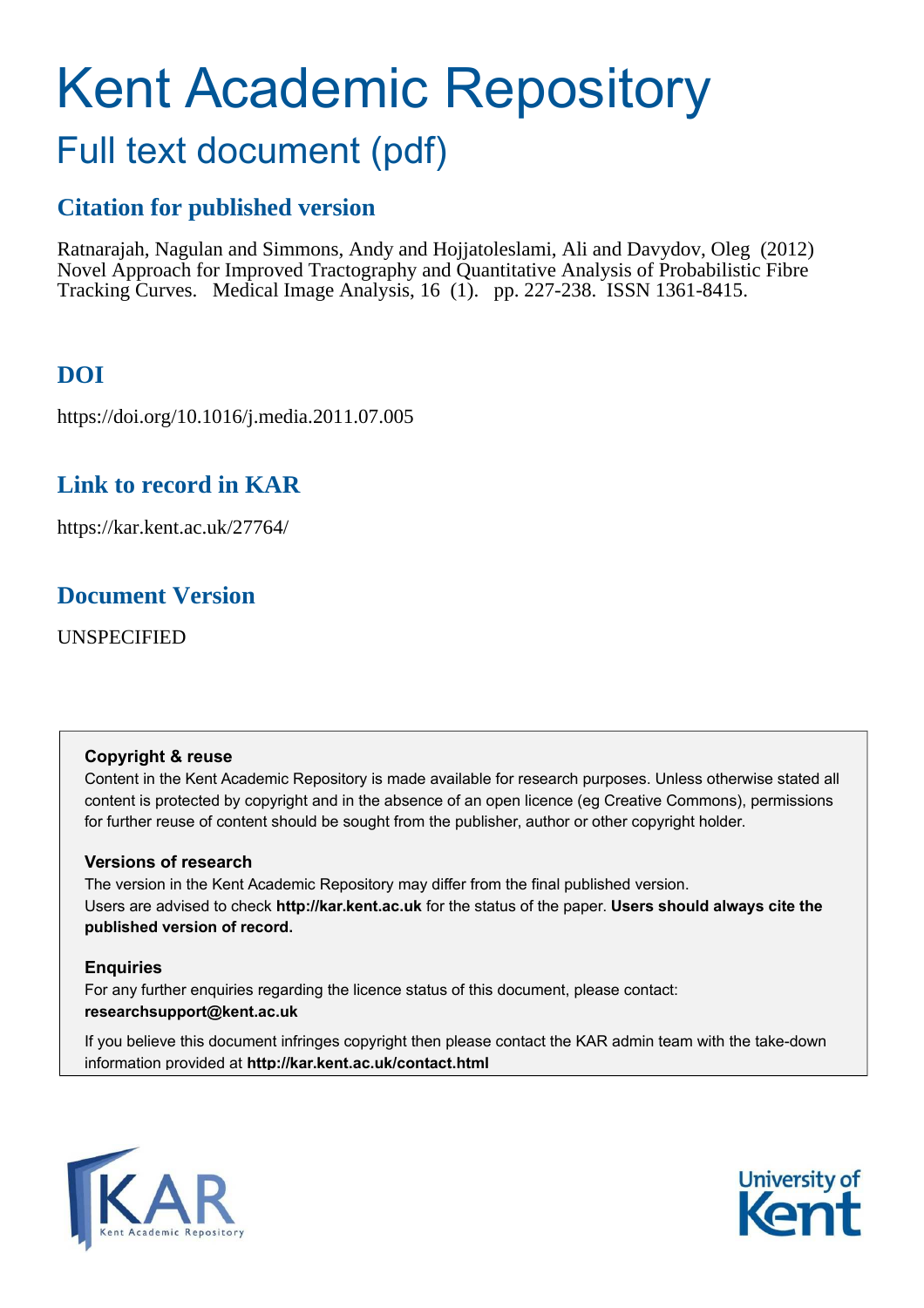## A Novel Approach for Improved Tractography and Quantitative Analysis of Probabilistic Fibre Tracking Curves

Nagulan Ratnarajah<sup>a,∗</sup>, Andrew Simmons<sup>b,c</sup>, Oleg Davydov<sup>d</sup>, Ali Hojjatoleslami<sup>a</sup>

<sup>a</sup>Medical Image Computing, School of Biosciences, University of Kent, U.K.

 $^{b}$ Neuroimaging Department, Institute of Psychiatry, King's College London, U.K.

<sup>c</sup>NIHR Biomedical Research Centre for Mental Health at the South London and Maudsley NHS

Foundation Trust and Institute of Psychiatry, King's College London, U.K.

 ${}^d$ Department of Mathematics and Statistics, University of Strathclyde, U.K.

#### Abstract

This paper presents a novel approach for improved diffusion tensor fibre tractography, aiming to tackle a number of the limitations of current fibre tracking algorithms, and describes a quantitative analysis tool for probabilistic tracking algorithms. We consider the sampled random paths generated by a probabilistic tractography algorithm from a seed point as a set of curves, and develop a statistical framework for analysing the curve-set geometrically that finds the average curve and dispersion measures of the curve-set statistically. This study is motivated firstly by the goal of developing a robust fibre tracking algorithm, combining the power of both deterministic and probabilistic tracking methods using average curves. These typical curves produce strong connections to every anatomically distinct fibre tract from a seed point and also convey important information about the underlying probability distribution. These single well-defined trajectories overcome a number of the limitations of deterministic and probabilistic approaches. A new clustering algorithm for branching curves is employed to separate fibres into branches before applying the averaging methods. Secondly, a quantitative analysis tool for probabilistic tracking methods is introduced using statistical measures of curve-sets. Results on phantom and *in vivo* data confirm the efficiency and effectiveness of the proposed approach for the tracking algorithm and the quantitative analysis of the probabilistic methods.

#### *Keywords:*

Probabilistic fibre tracking, Average curves, Branching, Quantitative analysis

<sup>∗</sup>Corresponding author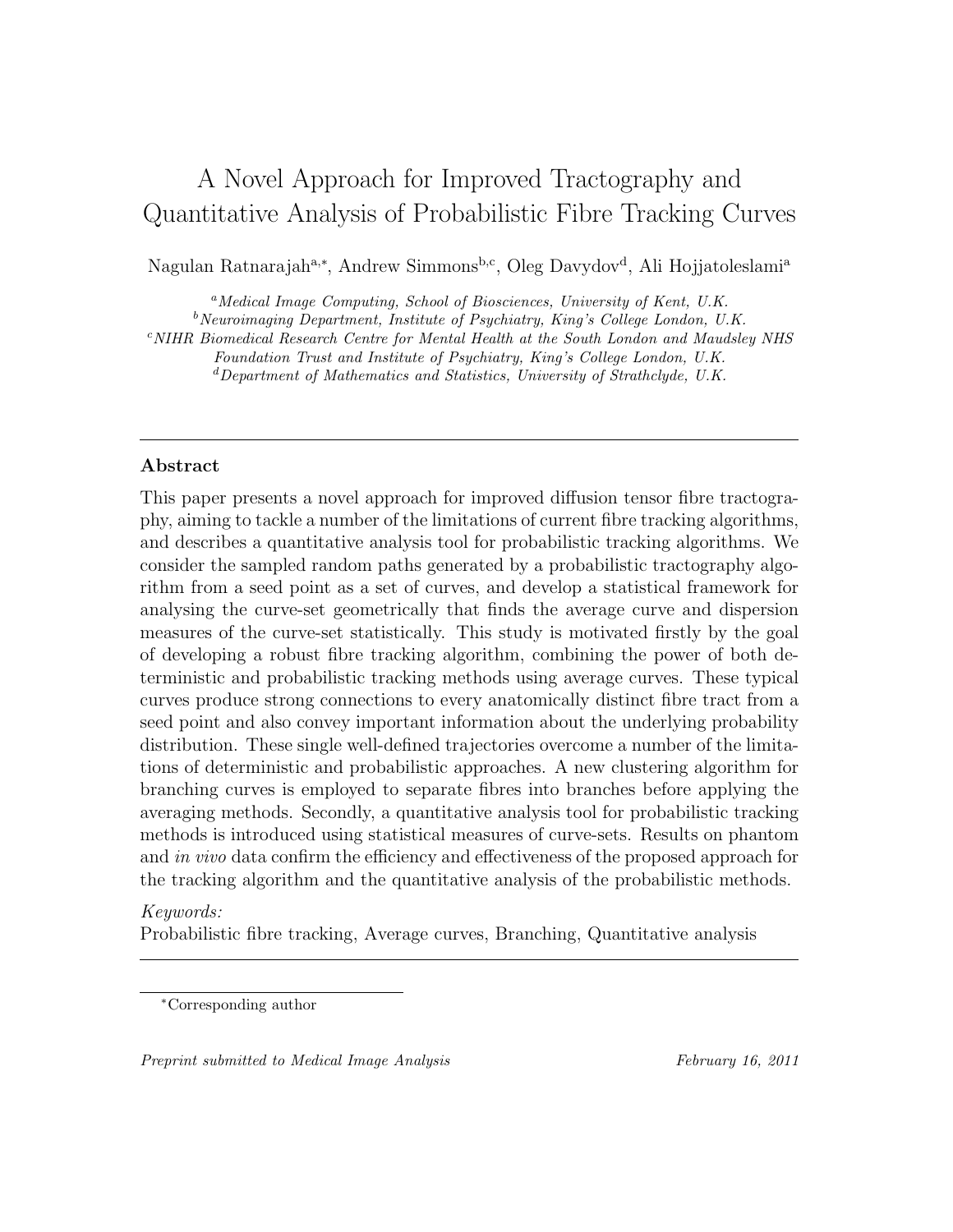#### 1. Introduction

Fibre tractography using diffusion MR images is a promising method for reconstructing the pathways of white matter fasciculi in the human brain. This method allows one to study the anatomical connectivity of the brain and is an essential diagnostic tool for a number of neurological diseases. A variety of algorithms have been proposed aiming to generate fibre-tract trajectories. Generally these algorithms can be categorised into two main types, deterministic and probabilistic. Deterministic approaches [\(Basser et al., 2000;](#page-24-0) [Mori et al., 1999;](#page-26-0) [Lazar et al., 2003a\)](#page-25-0) are based on the assumption that the principal eigenvector (PEV) of the diffusion tensor is parallel to the underlying dominant fibre direction in each image voxel. They propagate a single pathway bi-directionally from a seed point by moving in a direction that is parallel to the PEV. These approaches are capable of creating anatomically reliable reconstructions of major white matter tracts. However, they do not correctly deal with branching of white matter tracts as such algorithms produce only one path per seed point and there is no measure describing the uncertainty of the reconstructed trajectories.

Probabilistic tractography algorithms [\(Friman et al., 2006;](#page-25-1) [Hagmann et al., 2003;](#page-25-2) [Jones, 2008;](#page-25-3) [Lazar et al., 2005\)](#page-25-4) have been developed to overcome the shortcomings of deterministic methods. The aim of probabilistic tracking methods is to provide a natural approach for modelling uncertainty and generate multiple curves originating from a seed point. Probabilistic methods have also been developed to attempt to resolve fibre crossings at the intravoxel level under looser constraints, for example in terms of stopping criteria, allowing them to pass through low-anisotropy areas and to penetrate deeper into gray matter [\(Behrens et al., 2003\)](#page-24-1), and these methods allow branching of white matter tracts. Generally, probabilistic tracking methods have three stages. In the first stage, they model the uncertainty at each voxel using a probability density function (PDF) of fibre orientations. In the second stage, the tracking algorithm repeats a streamline propagation process many times (typically between 100 and 10000 per seed point) from a seed point with the propagation direction randomly sampled from the PDF of fibre orientations. The connection probability from a seed point to a random voxel within the dataset is defined as the frequency with which streamlines pass through the voxel, normalised for the total number of repetitions of the streamline propagation process. Finally a global connectivity map is estimated, using the connection probabilities between all the voxels in the image and the seed point.

The deterministic tractography approaches have several advantages over probabilistic tractography for some applications such as neurosurgery. Firstly, visuali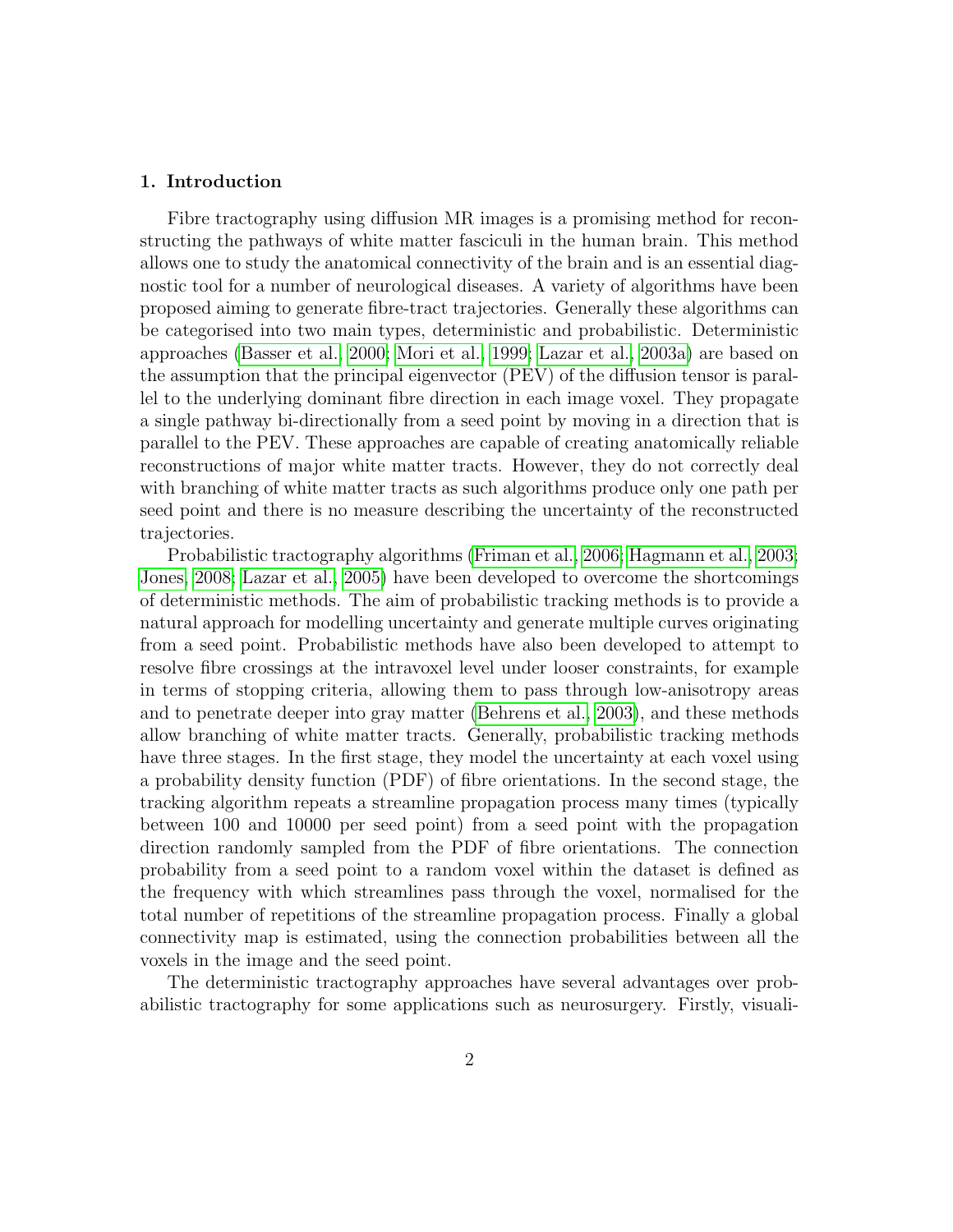sation of the deterministic streamline trajectories is similar to the expected *in vivo* white matter fibre tracts; whereas the output of probabilistic methods is a connectivity map, which is not a single well-defined trajectory, but rather a spatial distribution. These connectivity maps contain dense 3D volumes of potential connectivities, which cannot be easily inspected. The determination of a connectivity map is also a time-consuming process and requires large amounts of memory. Connection probability maps derived using frequency of connection methods demonstrate high frequency connections close to the seed point and low frequency connections at distance from the seed point. This can lead to difficulty in interpreting tracking results, because the derived connection probabilities are not comparable at different distances from the seed point [\(Morris et al., 2008\)](#page-26-1). The connectivity maps from probabilistic tractography are no more than an indication of the number of times that a range of trajectories pass through a voxel from the seed point. The aim of any tractography algorithm is to reconstruct tracts that accurately correlate with the underlying white matter pathways. Given a 3D volume of connectivity maps with a dense map of frequent visitations, it is extremely difficult to identify the most probable trajectory. In short, neurosurgeons are more interested to know where the fibre pathways are located, rather than where they might be probable.

Secondly, output tracts from probabilistic methods can leak into unexpected regions producing incorrect connections of white matter [\(Descoteaux et al., 2007\)](#page-24-2). These outlier bundles are also considered for the calculation of connection probability and the output map.

In this study, we present an improved tractography algorithm, which combines the advantages of deterministic and probabilistic approaches and overcomes a number of the limitations of such techniques described above. Building on our preliminary studies [\(Ratnarajah et al., 2009,](#page-26-2) [2010a](#page-26-3)[,b\)](#page-26-4), we consider the fibre pathways of a probabilistic method from a seed point as a set of curves. We then compute a representative skeleton curve to every anatomically distinct region from the seed point directly from the generated curves using branch-clustering and average curves. We define two statistical methods for computing average curves and a dispersions measure of a collection of probabilistic tracking curve-sets.

Clustering of the branching curves is applied before computing the average curves to deal with bimodality in the probabilistic results, i.e. the points at which the results suggest that the tracts are branching into two or more groups from a seed point. Several fibre clustering approaches, which are fully automatic and take advantage of the similarity of the fibre paths, have been proposed [\(Brun et al., 2004;](#page-24-3) [O'Donnell et al., 2006;](#page-26-5) [Li et al., 2010\)](#page-25-5). These fibre clustering methods analyse a collection of tractographic paths, which are generated from many seed points using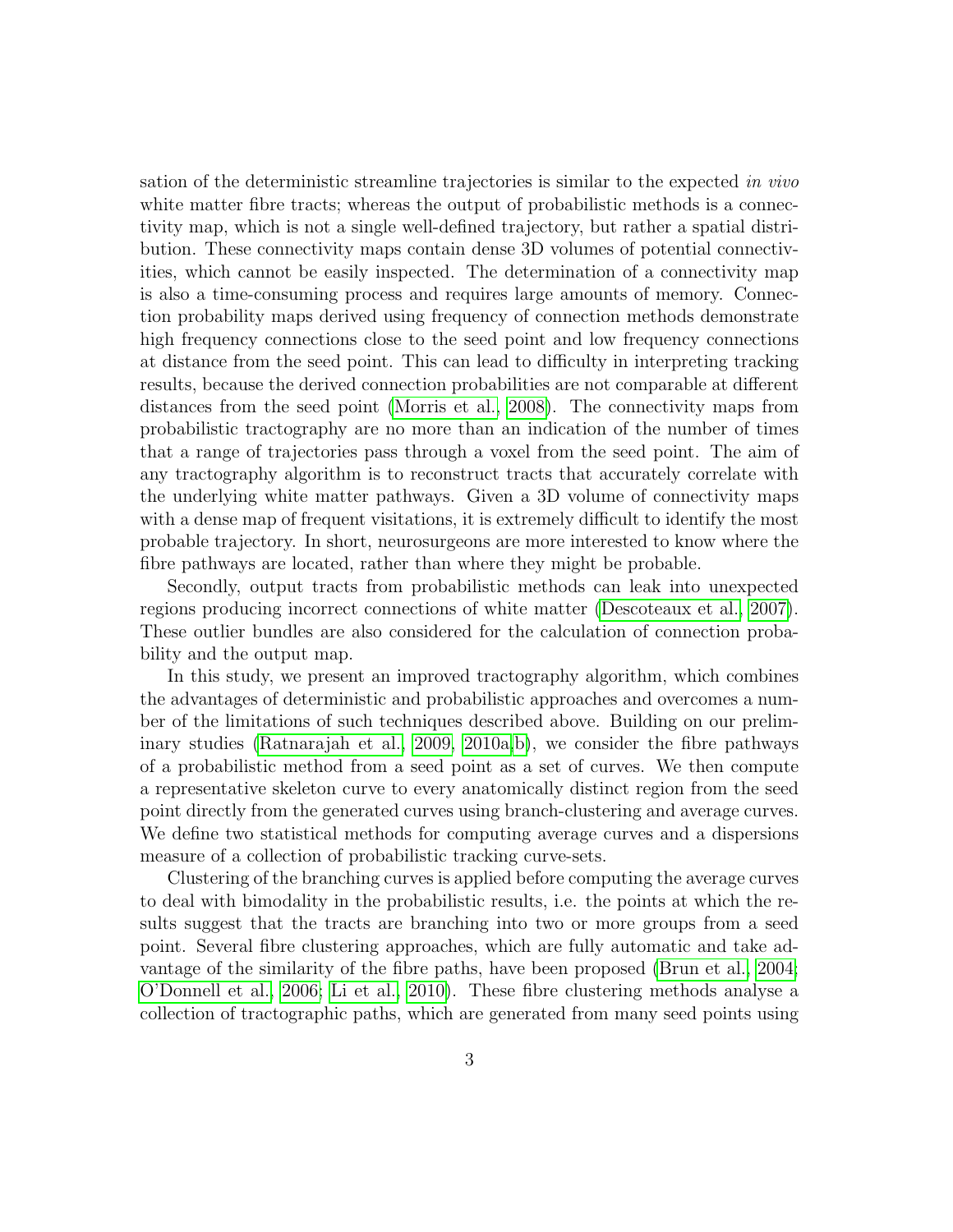deterministic algorithms, and separate them into clusters that contain paths with similar shape and spatial position. In the approach described here we develop a new clustering algorithm for estimating the branch curve-sets of generated probabilistic curves from a seed point. Probabilistic curves generated from a single seed point can branch into two or more main paths. We therefore consider only the spatial positions of the curve points of the collection of curves and separate the branches using a hierarchical distance-based clustering algorithm. Moreover, our algorithm is computationally efficient and allows outlier detection. Branches with few fibres, as well as the shortest and longest fibres within a branch are considered as outliers and are excluded before calculating the average curves in a pre-processing step. This pre-processing step is used to ensure that the branches selected for average measures are strongly connected to cortical regions and outliers are removed. Two different averaging methods (mean and median) are then applied for each set of branched curves to compute representative curves. All of the branch average curves from the seed point are concatenated to produce the final output of the improved tractography.

We evaluate the tracking algorithm quantitatively on a hardware diffusion tensor tractography phantom which simulates several complex pathway interactions and qualitatively on data acquired *in vivo* from a human brain. To demonstrate the robustness of our algorithm, we compared the resultant tracts with the ground truth in the phantom data. To evaluate *in vivo* data we computed trajectories in two well-defined white matter structures: the corpus callosum and the pyramidal tracts. Three previously published commonly used probabilistic tracking algorithms (a parametric, a non-parametric and a random-walk) are applied to generate numerous possible tracts from each seed point.

Generally, conventional single-tensor fibre tracking approaches have difficulties in brain regions where fibre bundles cross. In such cases, a single diffusion tensor model is no longer valid. The development of new models based on high angular resolution diffusion imaging (HARDI) seeks to provide solutions to this problem [\(Tuch](#page-27-0) [et al., 2002;](#page-27-0) [Tuch, 2004;](#page-27-1) [Jansons et al., 2003;](#page-25-6) [Wedeen et al., 2008\)](#page-27-2). HARDI-based deterministic tractography and probabilistic tractography methods have recently been published in the literature [\(Berman et al., 2008;](#page-24-4) [Descoteaux et al., 2009;](#page-24-5) [Kreher et](#page-25-7) [al., 2005;](#page-25-7) [Perrin et al., 2005\)](#page-26-6) and their results have shown successful reconstruction of multiple intravoxel fibres and improved reliability of tractography. Therefore, to improve the robustness of our tractography algorithm for dealing with crossing fibres and to show that the proposed algorithm can be extended to techniques beyond the single-tensor DT model, we applied a two-tensor random-walk method to the *in vivo* data.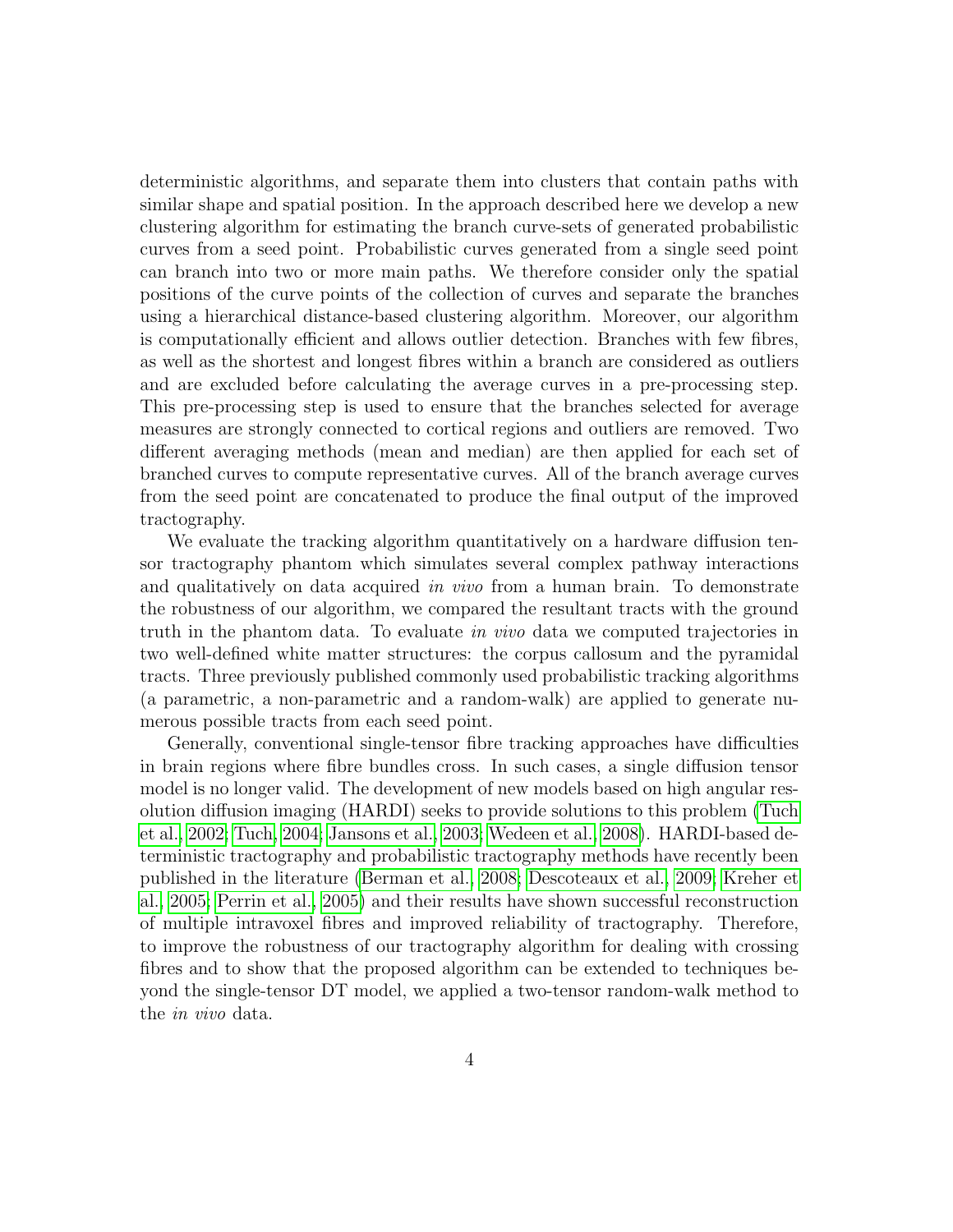There is a strong clinical need for an objective mathematical framework for quantitative analysis of fibre tracking curves. Generally, the mathematical frameworks described in the literature to date [\(Maddah et al., 2008;](#page-25-8) [Wassermann et](#page-27-3) [al., 2010\)](#page-27-3) have aimed to facilitate subsequent clustering and group-based statistical analysis of fibre bundles. Recently, [Wassermann et al. \(2010\)](#page-27-3) presented a mathematical framework that facilitates mathematical operations between tracts using an inner product between fibres with the aim of producing an automated clustering method. While analysing fibre tracking curves geometrically is a promising notion, relatively little attention has been paid to this area, with a few exceptions. Some studies have been motivated by the problem of analysing the shapes of fibre tracts [\(Batchelor et al., 2006;](#page-24-6) [Savadjiev et al., 2006\)](#page-26-7), presenting a geometric framework for studying the shapes of curves in 3D. Other studies have investigated coarse geometrical descriptors of fibre tracts, such as smoothness, curvature, torsion and length [\(Basser, 1997;](#page-24-7) [Ding et al., 2003\)](#page-25-9). [Corouge et al. \(2006\)](#page-24-8) proposed a framework for quantitative tract-oriented DTI analysis that includes tensor interpolation and averaging, using nonlinear Riemannian symmetric space. [Durrleman et al. \(2009\)](#page-25-10) proposed a framework where sets of curves and surfaces are modelled as currants. This framework provides tools for computing statistics such as means and modes of a population of shapes. However, this framework is more generic than ours and the population data comes from different subjects. To our knowledge, this is the first paper to describe a statistical framework for analysing probabilistic fibre tracking curve-sets geometrically.

In this work, we introduce a quantitative analysis tool for probabilistic fibre tracking methods, which evaluates the performance of a probabilistic algorithm and compares the different probabilistic algorithms using the statistical framework. A thorough quantitative performance analysis is performed on phantom data, including a comparison of two types of average curves for the three probabilistic tracking methods; plus FACT deterministic tracking, using two distance measures between the results and the known true tract, from multiple seed points.

Anatomical variance has proved a useful measure to analyze variability of a population of fibre tracking curves. These dispersion measures help to quantify the geometric extent of each branch and show promise for future clinical application to neurological disorders. We therefore define and estimate second order statistics of the probabilistic curve-set using the statistical framework. The estimation is based on local spatial positions of curves. These measures not only provide descriptive measures of variability but also allow us to generate new data according to the estimated variability, or to compare different probabilistic tracking algorithms on the basis of variability.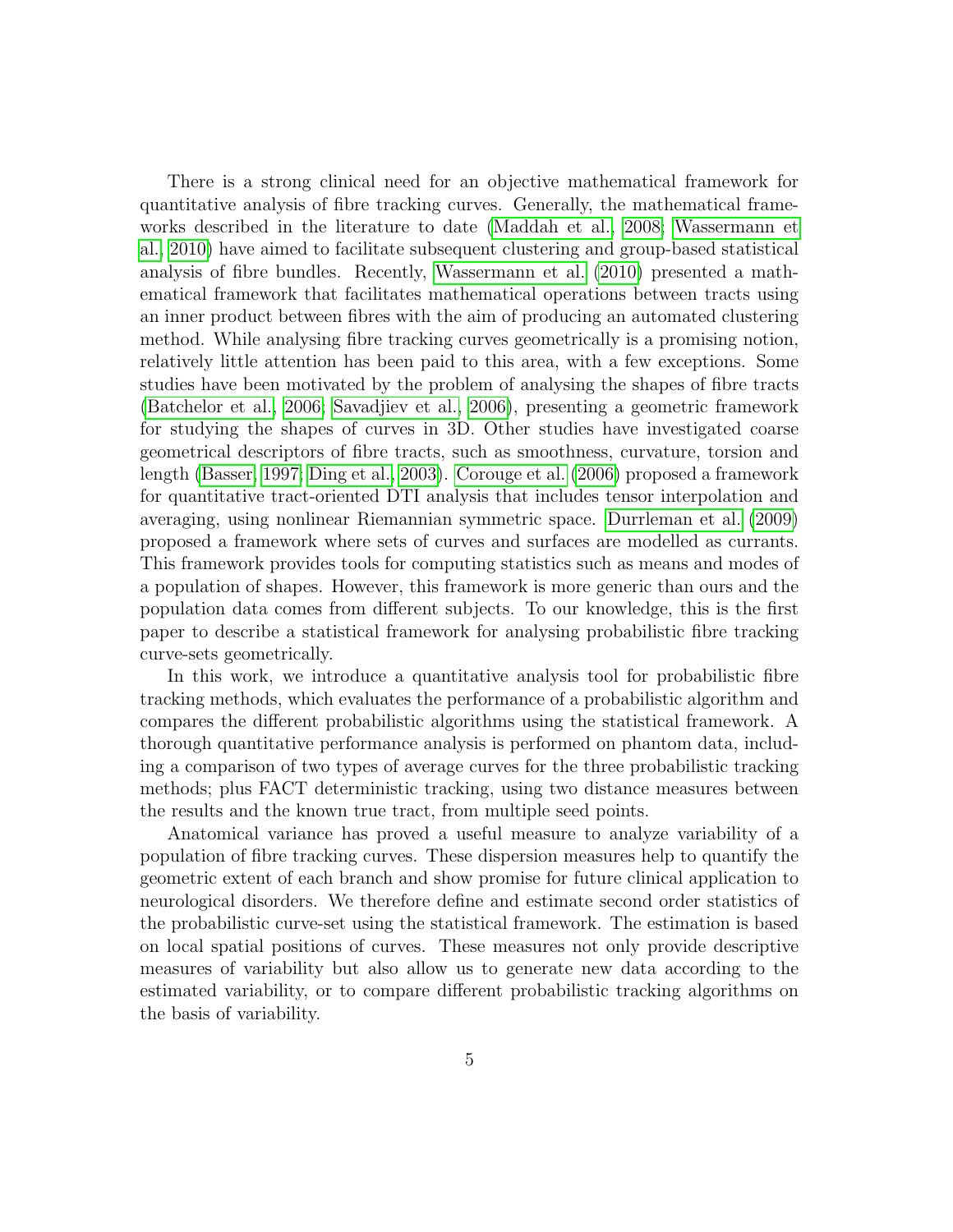#### 2. Statistical Framework

#### *2.1. Probabilistic Population Model*

Original Curves: The results of probabilistic fibre tracking algorithms, a set of probabilistic tracking curves, are open curves which most likely represent elements of fibre bundles. We define a statistical framework for representing, averaging and measuring second order statistic probabilistic fibre tracking curves in three dimensional Euclidean space  $\mathbb{R}^3$ .

Let  $\Gamma$  be a set of N probabilistic fibre tracking curves from a seed point s, where each curve  $\gamma_i$  is defined by a set of  $k_i$  ordered points in  $m = 3$  dimensions, represented by a  $k_i \times m$  matrix.

$$
\Gamma = \{ \gamma_i, 1 \le i \le N, \gamma_i \in M_{k_i, m} \}
$$
\n
$$
(1)
$$

Here  $M_{n,m}$  denotes the set of all  $n \times m$  matrices. Typically N varies between 100 and 10000 in practice.

**Reparameterisation:** A problem with these tracking curves  $\gamma_i$  is that uniform steps in the parameter do not correspond to uniform path distances. It is therefore necessary to reparameterise the space curves by arc-length. This allows the look up of a parameter value that corresponds to a desired arc-length. We therefore use an arc-length reparameterisation method, which reparameterises the curves by placing a high number of points at equal arc-length steps on each curve  $\gamma_i$ .

Analytically, a smooth space parametric curve is represented by a mapping  $\gamma$ :  $I \to \mathbb{R}^3$  of an interval  $I \subset R$  into three dimensional Euclidean space  $\mathbb{R}^3$ . Equivalently, the parameterised tracking curve  $\gamma(t)$  can be considered a 3-vector of functions:

$$
\gamma(t) = \begin{pmatrix} x(t) \\ y(t) \\ z(t) \end{pmatrix}, t \in I \tag{2}
$$

In the parameterised curve  $\gamma(t)$ , parameter t represents the index of the sequence of points and the curve  $\gamma(t)$  represents the fibre tract trajectory in 3D space.

Population Model: We model the parametric fibre tracking curve-set as an independent realisation of a stochastic process  $\Gamma(t)$  that has mean  $E\{\Gamma(t)\} = \mu(t)$ and variance  $var\{\Gamma(t)\} = \sigma^2(t)$ . A random curve from the population may then be expressed as

$$
\Gamma(t) = \mu(t) + \epsilon(t) \tag{3}
$$

where  $\epsilon(t)$  are independent and  $E\{\epsilon(t)\}=0$ .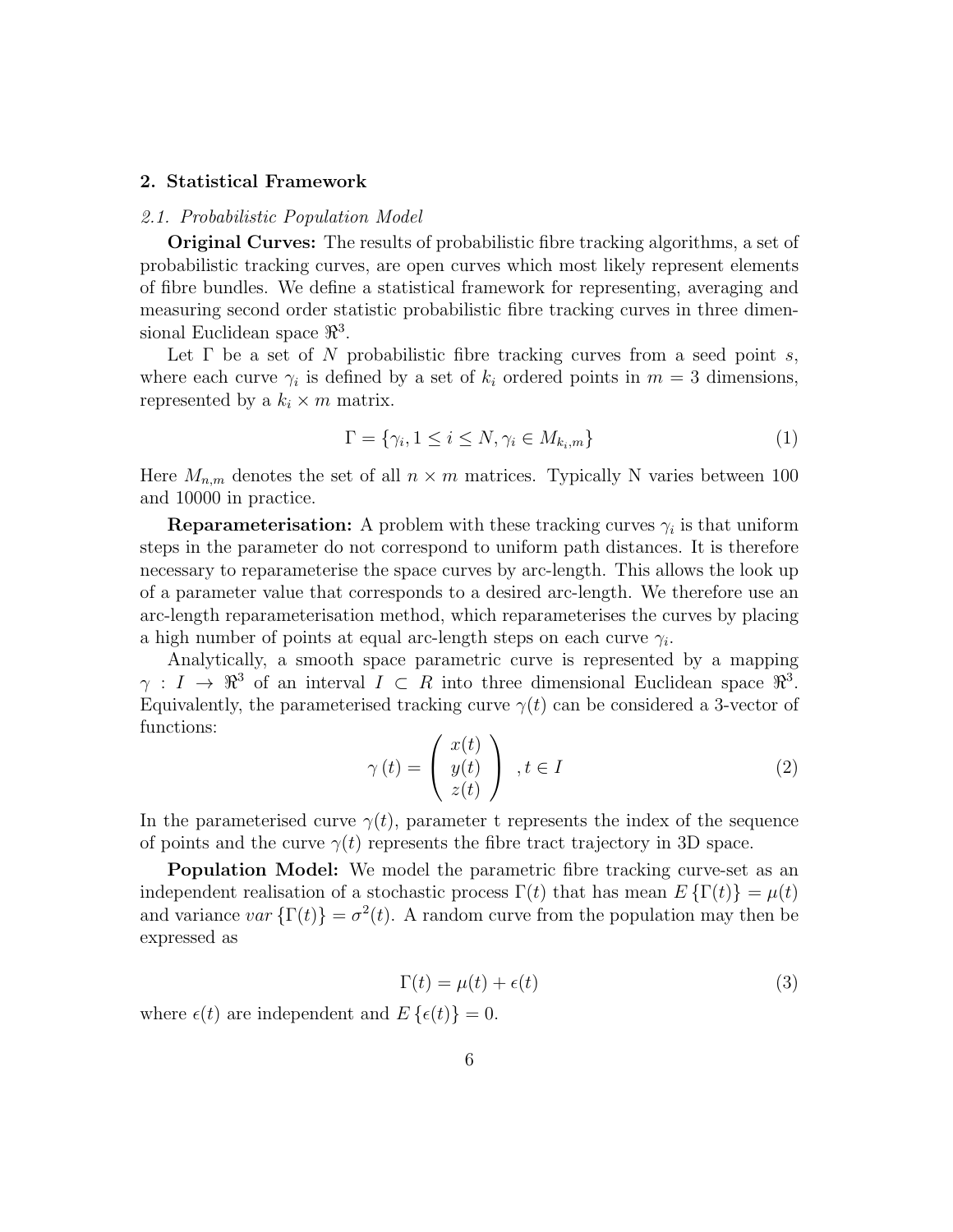For statistical analysis, we assume a collection of  $n$  probabilistic fibre tracking curves, Γ, each curve  $\gamma_i$  is parameterised at points  $t_1, t_2, \cdots, t_{mp(i)}$ , where  $mp(i)$  is the maximum number of points of curve  $\gamma_i$ . The *j*th point on the *i*th curve will be denoted by  $\gamma_i(t_i)$ . The first points on the curves  $(t_1)$  are seed points, which are same for all curves  $\gamma_i$  in  $\Gamma$ . The length of the space curve between points  $\gamma(t_{k+1})$ and  $\gamma(t_k)$  is given by  $len = ||\gamma(t_{k+1}) - \gamma(t_k)||$  where len is the same for all curves  $\gamma_i$  and all pairs  $t_k$  and  $t_{k+1}$ . In our implementation, we use a constant arc-length step len based on the average arc-length of the set of curves in the collection  $\Gamma$  to reparameterise the curves.

#### *2.2. Distances between Curves*

The solution of statistical problems by a decision rule based on the notion of distance is a well-known methodology. Two pair-wise distances d between curves  $\gamma_i$ and  $\gamma_j$  were implemented here:

#### The Hausdorff distance:

$$
d_H(\gamma_i, \gamma_j) = max(d_{H'}(\gamma_i, \gamma_j), d_{H'}(\gamma_j, \gamma_i))
$$
\n<sup>(4)</sup>

where  $d_{H'}$  is the asymmetric Hausdorff distance.

$$
d_{H'}(\gamma_i, \gamma_j) = \max_{x \in \gamma_i} \min_{y \in \gamma_j} ||x - y|| \tag{5}
$$

||.|| is the Euclidean norm and ordered pair  $(\gamma_i, \gamma_j)$  indicates an asymmetric distance from  $\gamma_i$  to  $\gamma_j$ .

#### The average closest distance:

$$
d_A(\gamma_i, \gamma_j) = mean(d_{A'}(\gamma_i, \gamma_j), d_{A'}(\gamma_j, \gamma_i)), \qquad (6)
$$

where  $d_{A'}$  is the asymmetric average closest distance.

$$
d_{A'}(\gamma_i, \gamma_j) = mean_{x \in \gamma_i} min_{y \in \gamma_j} ||x - y|| \tag{7}
$$

These measures are clearly applicable to probabilistic tracking curves, and can be implemented accurately by making comparisons of distances between the points in the sequences which represent the curves.

Distance Matrix: We compute the distance between each pair of curves as described and assemble the measures to create a distance matrix D. Given a pairwise distance d and a fibre  $\gamma_i$ , d is computed between  $\gamma_i$  and  $\gamma_j$  for all  $\gamma_j$  in  $\Gamma$ ,  $j \neq i$ . The matrix  $D$  is defined which organises the pair-wise distances  $d$  between each pair of curves.

Distance Matrix  $D = (d_{ij}), i, j = 1, \cdots, n.$  (8)

The matrix  $D$  is a real positive symmetric matrix with zeros along the diagonal.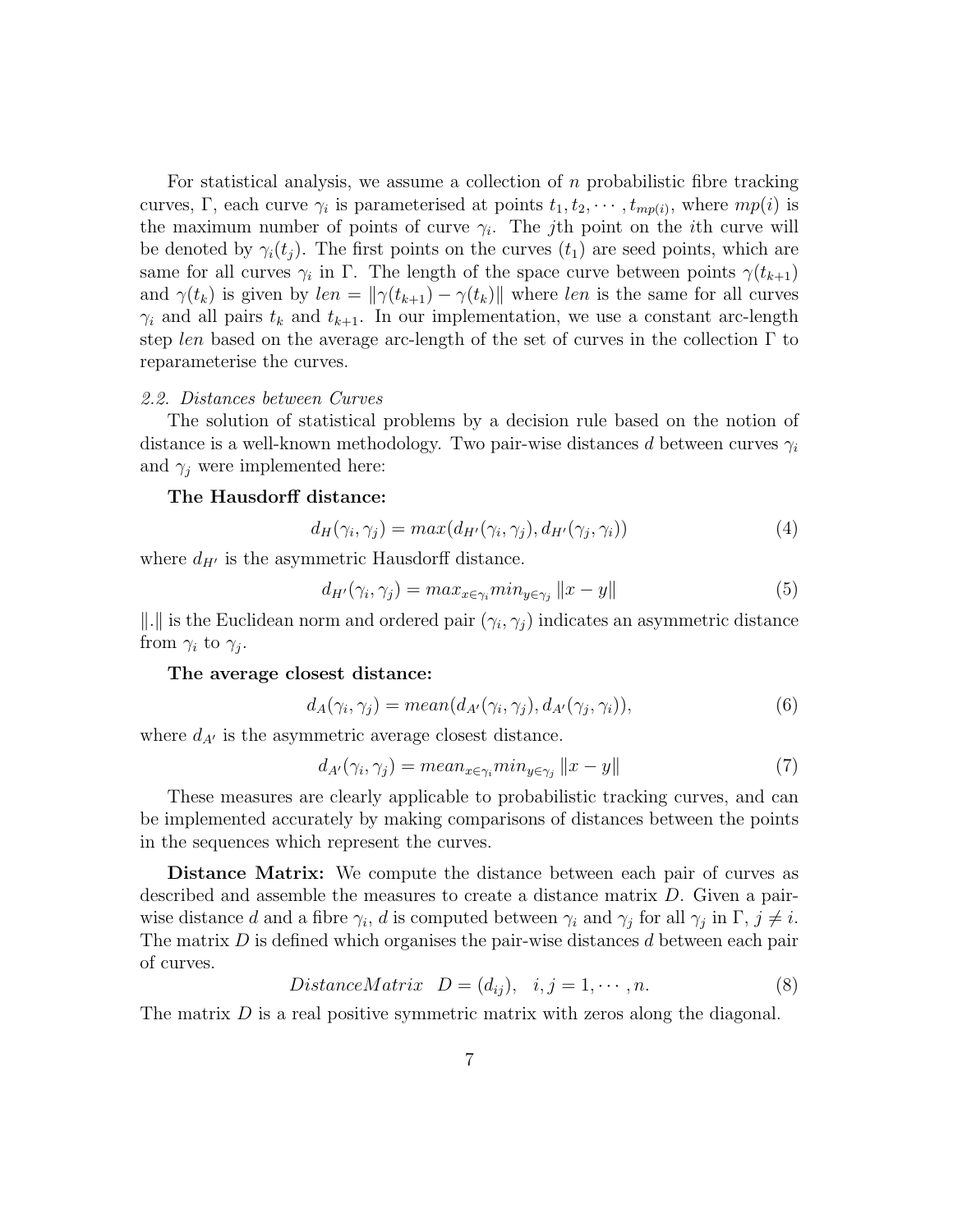#### *2.3. Average Curves*

We consider a representative curve from a given collection of curves in space as the average curve of the collection. This paper explores a few of the many possible definitions of average curves, and the situations in which they might be relevant. Clearly the representative curve needs to be as close as possible to all the curves in the collection. This can be achieved by ensuring that the average curve is that which minimises the distance from all the other curves. Two types of average measures are implemented for this work.

**Mean Curve:** For non parametric estimation of the overall mean curve  $\mu(t)$ , we use the least squares estimate of  $\mu$ , which is obtained by averaging the data values separately at each parameter value t.

$$
\hat{\mu}(t) = \frac{1}{p(t)} \sum_{i=1}^{p(t)} \gamma_i(t) \tag{9}
$$

where  $p(t)$  is the number of curves involved in the calculation at t. The mean curve  $\hat{\mu}(t) = \gamma_{mean}$  is the centroid of the underlying probability distribution of the probabilistic tracking method.

Median Curve: The median curve is selected from the collection as the curve which differs least from all other curves. It is better described as a median, because in the scalar case, there is an interval of real numbers rather than a collection of curves, the one with least maximum variation from the others is midway between the maximum and the minimum.

It may not always be necessary to construct a new average curve to represent the set. If there are a large number of curves it may be possible to select the curve which differs least from the other curves.

In our implementation, we first compute the distance matrix  $D$  quantifying similarities between pairs of tracts. We then use the matrix  $D$  to identify the best curve(s) from the set of likely curves in the set Γ. We use a hierarchical algorithm to find the median curve(s). The steps below outline the procedure for generating the median curve of a curve-set using a distance measure d.

- **Step 1:** Select the maximum value in the matrix  $D$  and find the correspondent curves  $\gamma_{C1}$  and  $\gamma_{C2}$ .
- **Step 2:** Remove the two curves  $\gamma_{C1}$  and  $\gamma_{C2}$  from the set and reorganise the matrix.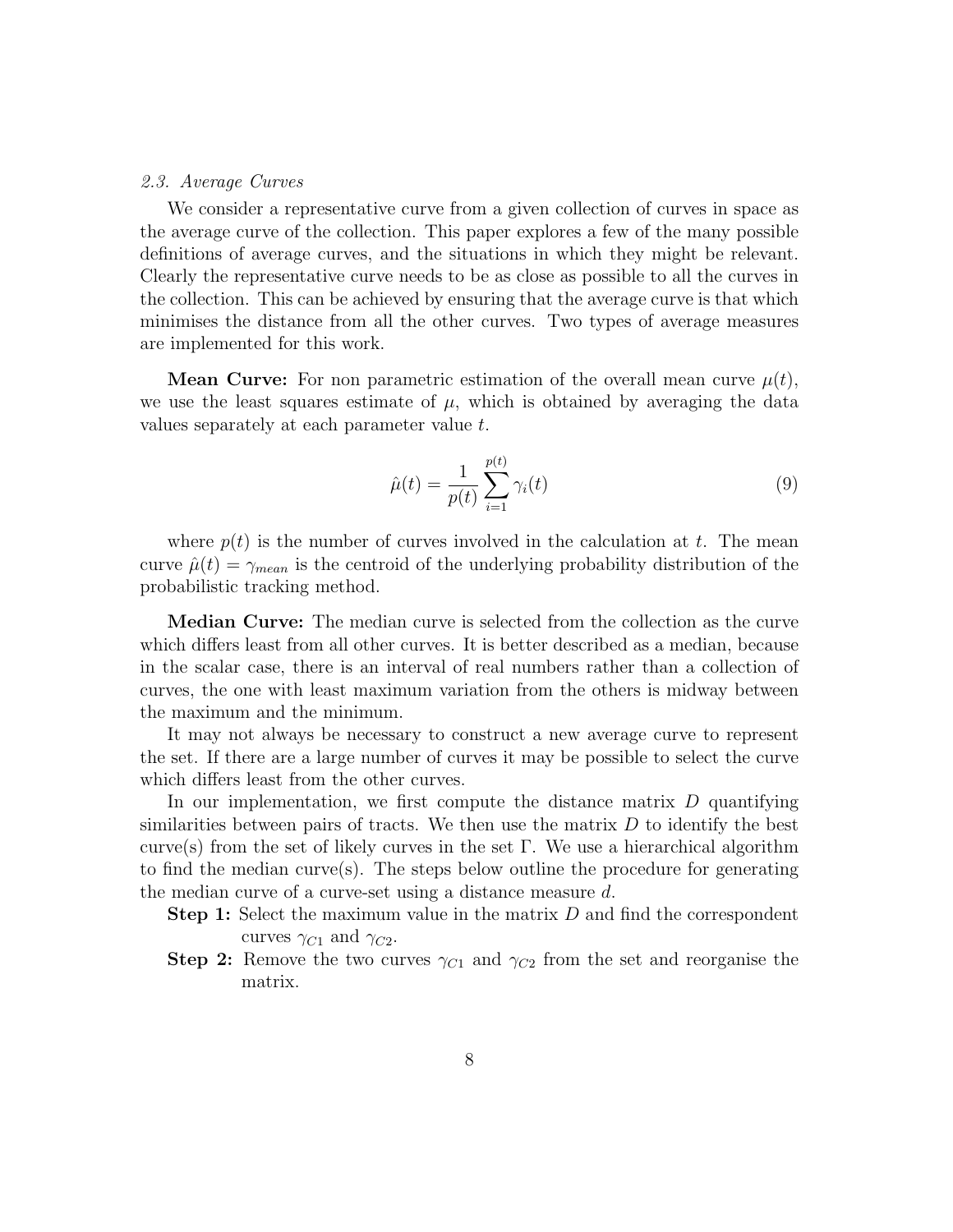- Step 3: Repeat steps 1 and 2 for every remaining curve-set and successively remove the curves into a hierarchy of smaller and smaller numbers of curves until one or two curves remain in the set.
- Step 4: If the number of resultant curves is two, the mean curve approach described above is applied to the resultant curves in order to produce a single median curve, else the one remaining curve is selected.

#### *2.4. Dispersion Measures*

Generally a measure of dispersion, the variance  $\sigma^2(t)$  of the parametric curve-set  $\Gamma(t)$  is defined as:

$$
\sigma^{2}(t) = \frac{1}{n} \sum_{i=1}^{n} ||\gamma_{i}(t) - \hat{\mu}(t)||^{2}
$$
\n(10)

where  $\sigma(t)$  provides the local standard deviation values of the curve-set  $\Gamma(t)$  at each parameter value t. Globally, we define the standard deviation  $STD(\Gamma)$  as a single value of a probabilistic fibre tracking curve-set  $\Gamma$  using different distance measures d as

$$
STD(\Gamma) = \sqrt{\frac{1}{n} \sum_{i=1}^{n} d(\gamma_{mean}, \gamma_i)^2}
$$
 (11)

where  $\gamma_{mean}$  is the mean curve of the curve-set  $\Gamma$  and  $d(\gamma_i, \gamma_j)$  is a distance measure between curves  $\gamma_i$  and  $\gamma_j$ .

#### 3. Fibre Tractography Algorithm

#### *3.1. Algorithm*

The concept of our algorithm is illustrated by Figure 1 which shows the output of each stage of the algorithm. We first apply a probabilistic algorithm to generate a number of tracts from a seed point; these tracts, considered as curves, are divided into two groups, forward and backward from the seed point; each of the two sets of curves are then separated further using a clustering algorithm to find all the branch sets. Curves that are very short or long compared to the average arc-length of curves of each branch and curve branches with small number of tracts are excluded from the set. Finally, the average curve methods were applied for each set of branched curves from the seed point and the resultant curves concatenated. The tractography algorithm describing these steps is given by Algorithm 1.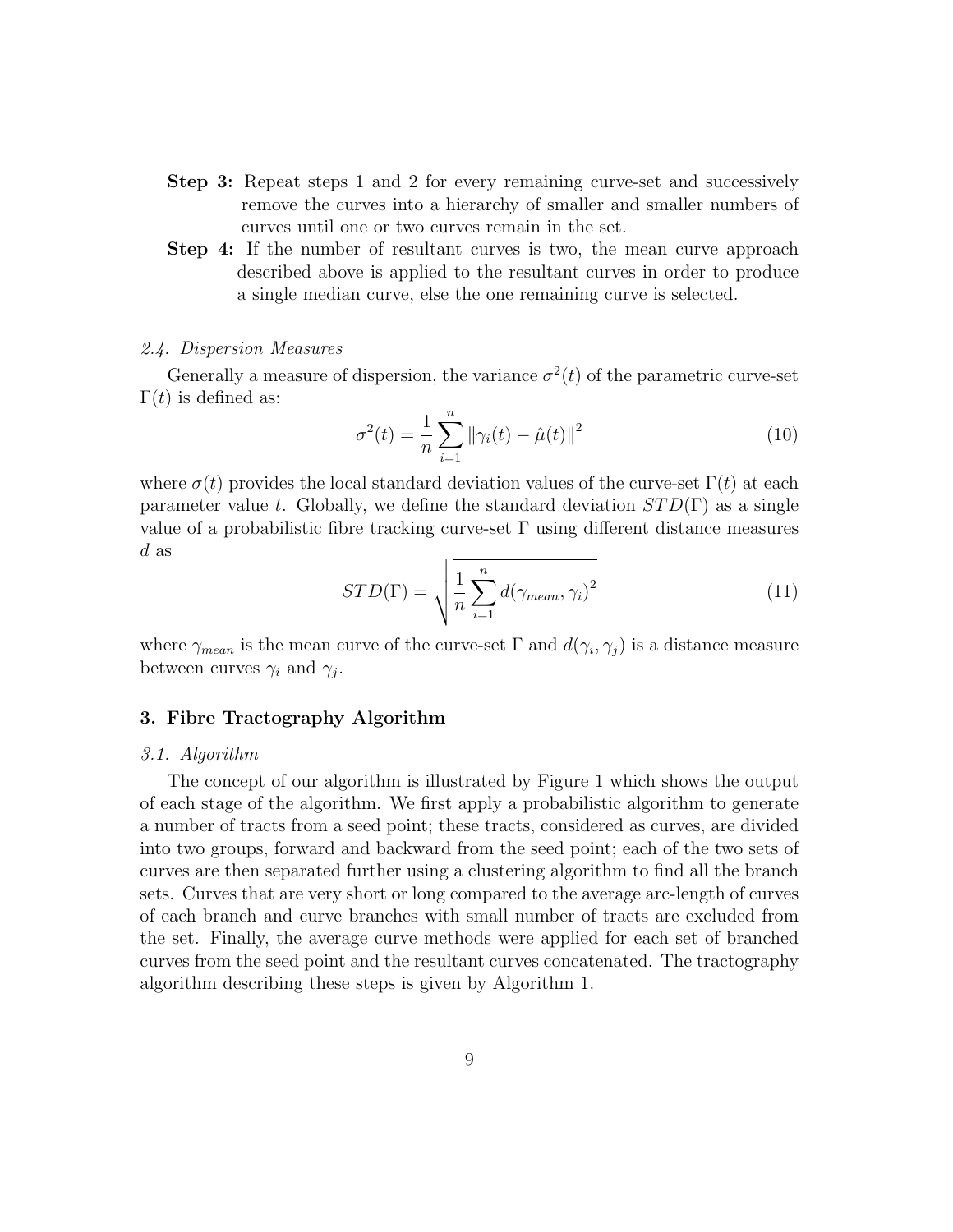

Figure 1: The six stages of our improved tractography algorithm illustrated using images of a physical diffusion tensor tractography phantom: (a) seed point, (b) probabilistic tracking from the seed point, (c) forward and backward tracts, (d) clustered branches, (e) branches after preprocessing and (f) average curves.

Algorithm 1.The improved tractography algorithm.

Input: A DTI volume, a probabilistic method, a seed point region (ROI) and predefined parameters:  $l$  for branching and  $r$ ,  $t$ ,  $c$  for pre-processing.

**Output:** Set  $\{\gamma_{s_1}, \gamma_{s_2}, \cdots, \gamma_{s_{reg}}\}$ , where each  $\gamma_{s_k}$  is a concatenated well defined single curve for all the possible connection from the seed point  $s_k$  and reg is the total number of seed points in the ROI.

#### Repeat

- 1. Probabilistic Tracking: Using a given probabilistic tracking method, generate N tracts as a set of curves  $\Gamma$  from a seed point s.
- 2. Forward and Backward Tracts: Divide the curves  $\Gamma$  based on their direction into forward and backward from the seed point, starting with the primary vector sign:

$$
\Gamma_1 = \left\{ \gamma_i^1, 1 \le i \le N, \gamma_i^1 \in M_{k_i^1, m} \right\} \text{ and } \Gamma_2 = \left\{ \gamma_i^2, 1 \le i \le N, \gamma_i^2 \in M_{k_i^2, m} \right\},\
$$
 where  $k_i = k_i^1 + k_i^2 - 1$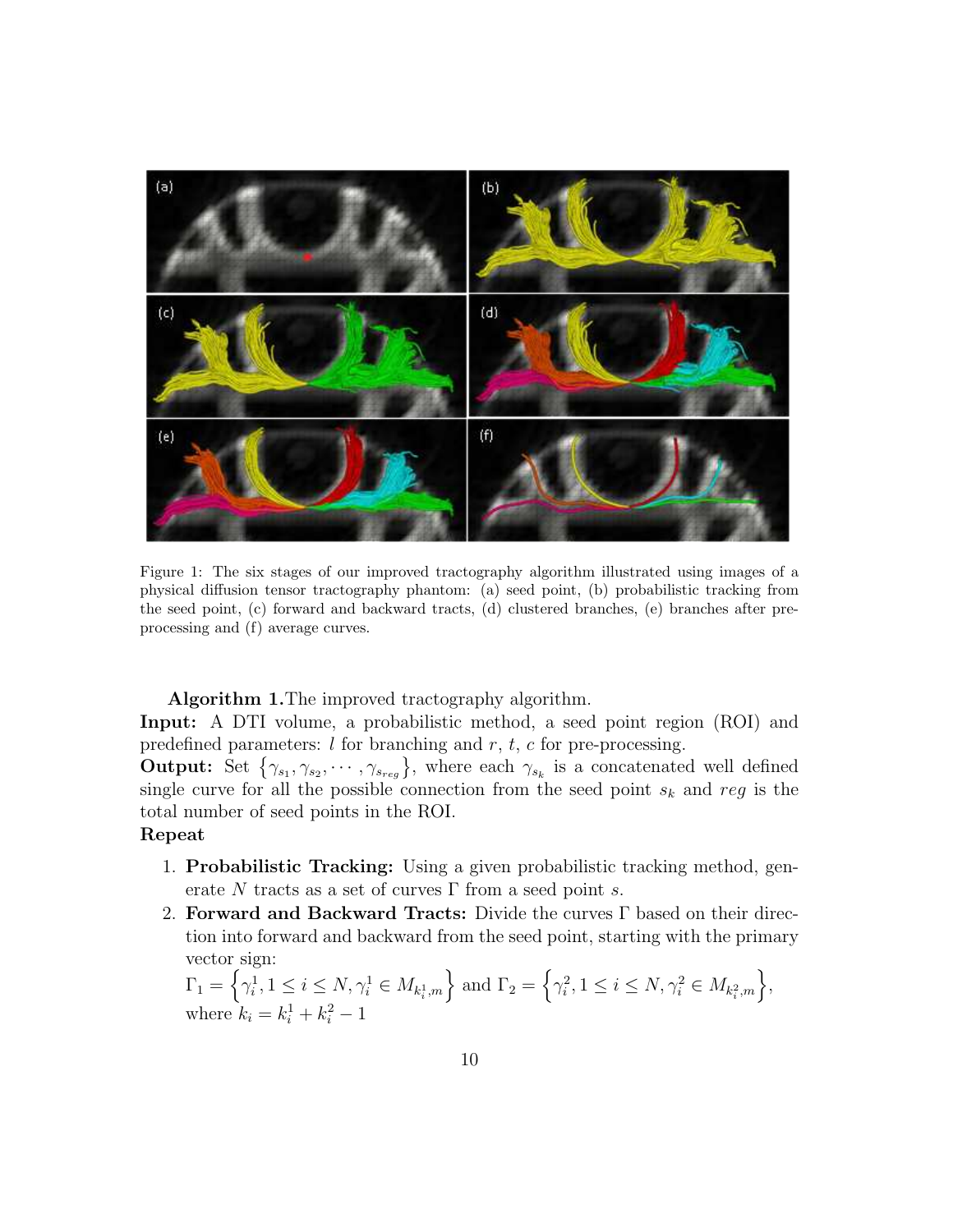3. **Estimate Branches:** Define the branch sets  $\Gamma_{1,p}$ ,  $p = 1 \cdots P$  and  $\Gamma_{2,q}$ ,  $q =$  $1 \cdots Q$  for  $\Gamma_1$  and  $\Gamma_2$ , using the clustering algorithm for estimating branches described below (threshold  $l$ ), where  $P$  and  $Q$  are the number of branches.

$$
\Gamma_{1,p} = \left\{ \gamma_i^{1,p}, 1 \le i \le N_{1,p}, \quad \gamma_i^{1,p} \in M_{k_i^{1,p},m} \right\}, \sum N_{1,p} = N
$$
  

$$
\Gamma_{2,q} = \left\{ \gamma_i^{2,q}, 1 \le i \le N_{2,q}, \quad \gamma_i^{2,q} \in M_{k_i^{2,q},m} \right\}, \sum N_{2,q} = N
$$

4. Pre-processing (Outlier Removal): Delete branch set if number of curves in branch  $\langle r\%$  of N (very low cardinality) and delete curves in every branch set if the arc-length of the curve  $\langle t \rangle$  or  $\langle t \rangle$  or  $\langle t \rangle$  of the average arc-length of the curves ( very short curves and very long curves) in the branch.

 $\text{Output:} \Gamma_b = \left\{ \gamma_i^b, 1 \leq i \leq N_b, \quad \gamma_i^b \in M_{k_i^b, m} \right\}, \,\, b = 1, \cdots, B$ where  $\sum N_b \le N$  and  $B \le P + Q$ 

- 5. Average Curves: Estimate the average curve  $\gamma_{avg}^b$  for each branch set  $\Gamma_b$ using an average curve algorithm as described above.
- 6. Output from the Seed Point: Concatenate each resulting average curve  $\gamma_{avg}^{b}$  giving output  $\gamma_{s}$  from the seed point s.

Until all the seed points from the ROI have been processed.

#### *3.2. Estimation of Branching Curves*

Probabilistic tractography curves result in a set of streamline curves connecting a seed point to distinct anatomical regions. Before the estimation of branches, we separate every curve into two curves based on the seed point (forward and backward) and therefore the whole set of curves are divided into two sets of curves, which share the same starting point (the seed point). We developed a distance-based divisive hierarchical clustering scheme that uses the distance matrix D to find all branches in a curve-set, described by the following steps.

- **Step 1:** The clustering algorithm begins with all the curves  $\gamma_i$  in  $\Gamma$  as a single cluster.
- **Step 2:** Compute the distance matrix D for the curve-set.
- **Step 3:** Select the maximum value in the matrix  $D$  and find the corresponding curves  $\gamma_{C1}$  and  $\gamma_{C2}$ .
- **Step 4:** Divide the curves  $\gamma_i$ ,  $i \neq c_1, c_2$ , into two clusters, one related to curve  $\gamma_{C1}$  and the other related to curve  $\gamma_{C2}$  using a measure  $\min(d(\gamma_i, \gamma_{C1}), d(\gamma_i, \gamma_{C2})).$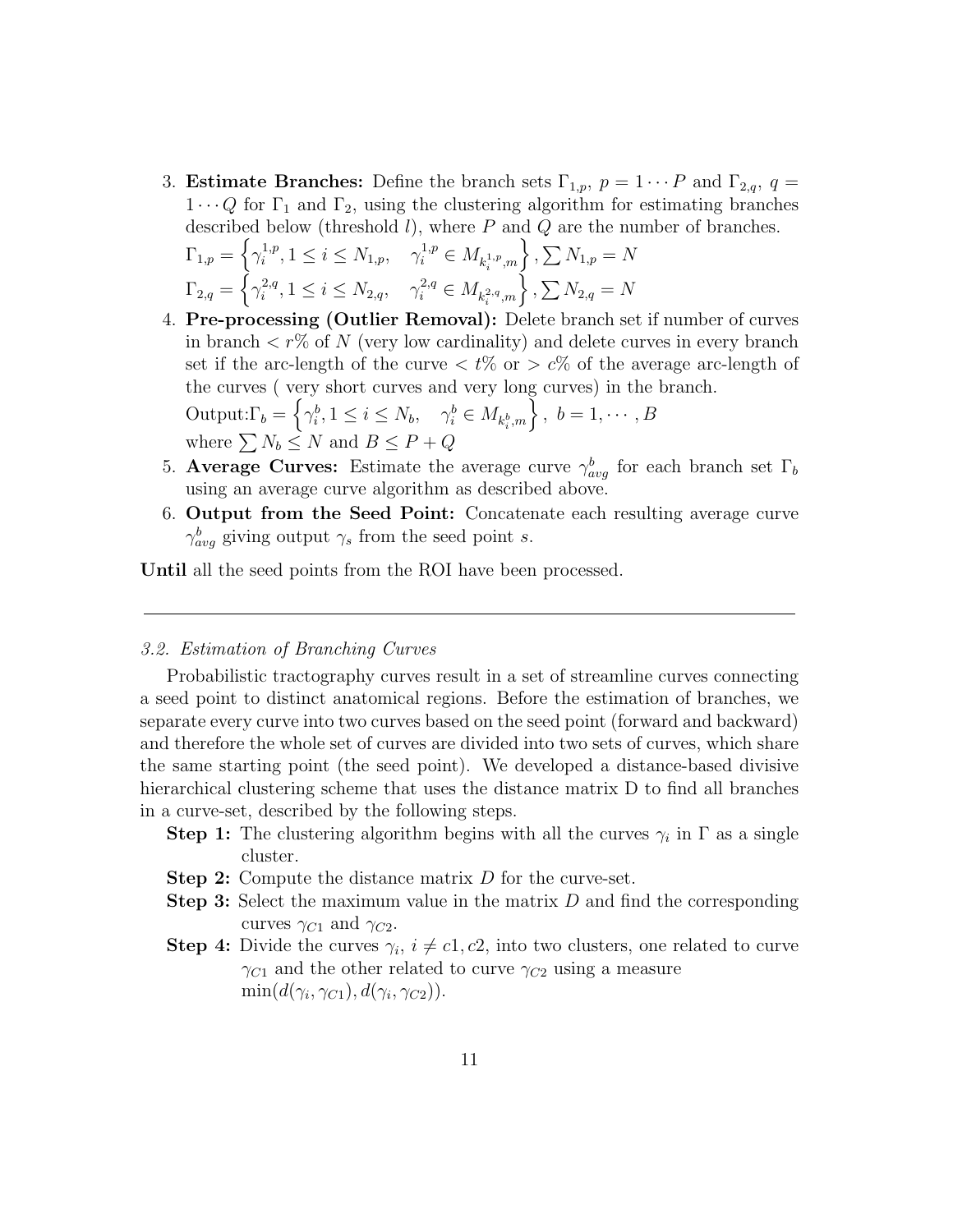Step 5: Repeat steps 2, 3 and 4 for every cluster and successively divide the curves into a hierarchy of smaller and smaller clusters until the maximum value of the matrix  $\langle l, \text{where } l \text{ is a threshold to be chosen.}$ 

Only one parameter, the threshold  $l$ , has to be selected manually. A large value of l results in a small number of branches, whereas a smaller value will result in a larger number of branches. The optimal parameter l depends on the acquisition parameters of the data set and on the choice of the distance metric. The symmetric average closest distance  $d_A$  provides a global similarity measure since it integrates closest distances along the whole curve. The symmetric Hausdorff distance  $d_H$  is a worst-case distance. It is a useful metric to reject outliers and prevents the algorithm from clustering curves with high dissimilarity.

#### 4. Methods

#### *4.1. Probabilistic Tracking Method*

We investigated the use of three different probabilistic algorithms in this work. The first algorithm was the wild-bootstrap fibre tracking [\(Jones, 2008\)](#page-25-3) based on the model described in [Whitcher et al. \(2008\)](#page-27-4). 1000 tensor volumes were generated by fitting the diffusion tensor and a simple 4th order Runge-Kutta streamline method was used to propagate each of the 1000 volumes to generate 1000 tracts from each seed point. The second algorithm was the Bayesian probabilistic tractography algorithm described in [Friman et al. \(2006\)](#page-25-1). 1000 streamlines were generated from each seed point using the diffusion model, parameter values and likelihood calculations from [Friman et al. \(2006\)](#page-25-1).

The final algorithm was that of [Hagmann et al. \(2003\)](#page-25-2) who proposed a randomwalk model of a particle diffusing in a DT field  $D^{\alpha}$  to assess uncertainty in tractography described by

$$
x_{n+1} = x_n + \mu \Omega_n \tag{12}
$$

$$
\Omega_n = \lambda d_n + \Omega_{n-1}, \ (\Omega_n \cdot \Omega_{n-1}) \ge 0 \tag{13}
$$

$$
d_n = D_n^{\alpha} r_n \tag{14}
$$

Here,  $\{x_n\}$  are a sequence of points on the fibre path,  $r_n$  are random vectors uniformly distributed over a unit sphere,  $\Omega_n$  is a weighted sum of the random vector  $d_i$ ,  $\mu$  is step size and  $\alpha$  and  $\lambda$  are parameters of the algorithm. The algorithm was repeated 1000 times from each seed point with  $\alpha = 2$  and  $\lambda = 1$ .

We further considered the performance of our tracking algorithm when two tensors are allowed to cross within a single voxel. The signal attenuation equation for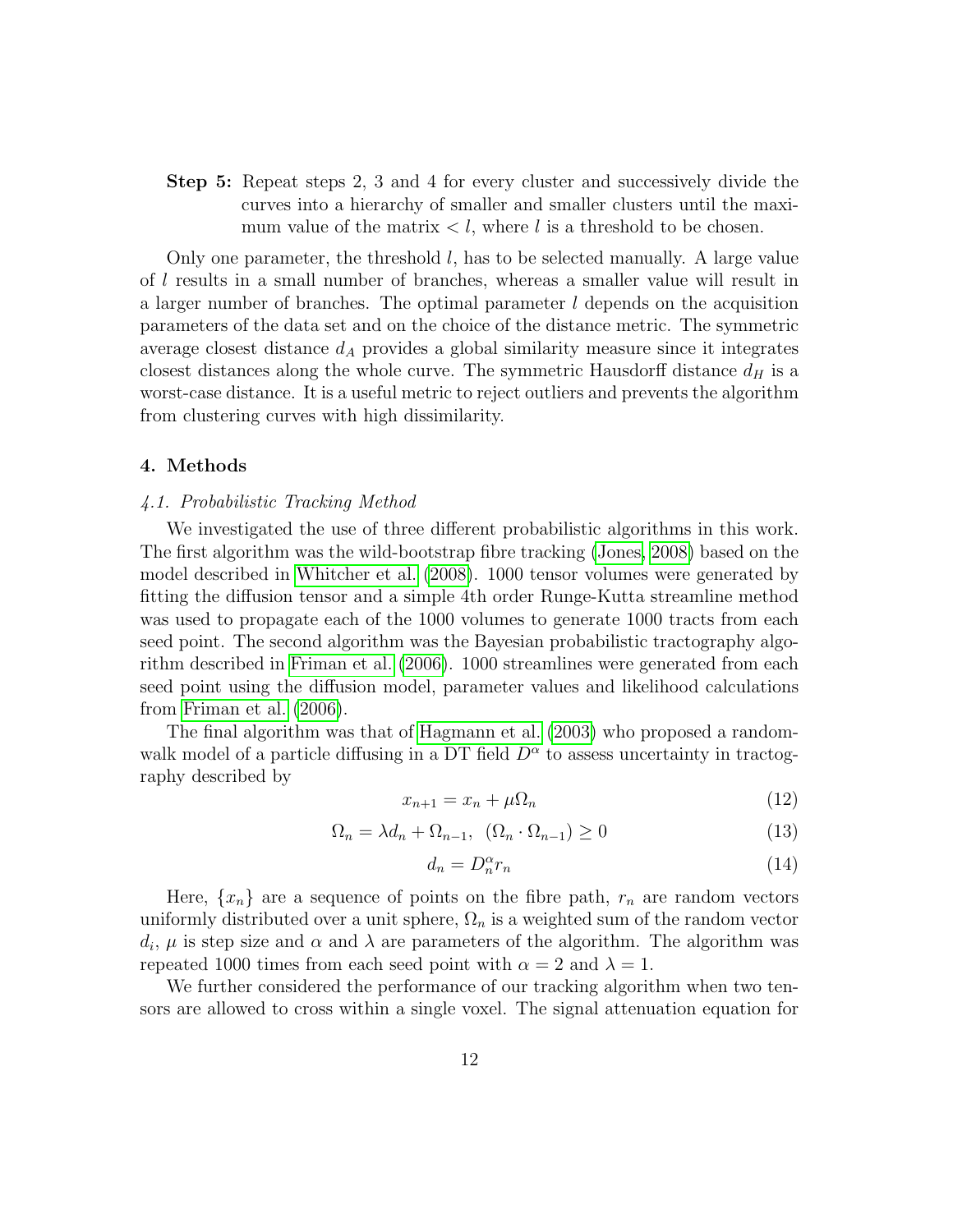a generalised two-tensor model can be described by a weighted sum of two Gaussian functions [Tuch et al. \(2002\)](#page-27-0). We used the Levenberg-Marquardt non-linear least squares algorithm to fit a mixture of Gaussian densities to the data. The randomwalk algorithms described above are then applied to a two-tensor model to generate probabilistic curves. The probabilistic two-tensor tracking method starts from a given starting position and estimates one trajectory for each of the two tensors. This generates two trajectories per seed point. The random-walk algorithm is then used to propagate the trajectories to the next position. We use the two tensors per position and also the two principal eigenvectors to determine which of the trajectories (if any) should be followed. For each position, we choose the diffusion tensor, which has the 'most similar' principal eigenvector to the principal eigenvector calculated from the previous position. The most similar eigenvector is the one which has the smallest angular difference. The two-tensor random-walk algorithm was then repeated 1000 times from each seed point.

#### *4.2. Data Acquisition*

Physical Phantom: Diffusion-weighted data were acquired from a physical phantom [\(Poupon et al., 2008\)](#page-26-8) on a 3T MRI system with  $3 \times 3 \times 3$  mm<sup>3</sup> voxel resolution, b value=1500 s/mm<sup>2</sup> and 65 directions (1 un-weighted and 64 diffusion directions). A single-shot diffusion-weighted twice refocused spin echo EPI pulse sequence was used to perform the acquisitions, while compensating for eddy currents to the first order. The acquisition parameters were field of view  $\text{FOV}=19.2 \text{ cm}$ , image size  $64 \times 64 \times 3$ , repetition time TR=5 s and echo times TE=94 ms providing isotropic resolution.

We applied the average curves algorithm to the phantom data, using the three single-tensor probabilistic tracking methods, described above, from 16 pre-defined seed positions with 1000 iterations. In the case of the median curve, we used both symmetric distance measures. The average closest distance was used in the distance matrix D for the clustering algorithm to find all branch sets. The same fibre structures were then extracted using the FACT deterministic algorithm [\(Mori](#page-26-0) [et al., 1999\)](#page-26-0) using the same parameters (step size  $= 1 \, mm$  and curvature threshold  $= 60^0$ ).

In Vivo Data: Diffusion weighted images were acquired from a healthy human on a whole-body 1.5 Tesla scanner using a spin-echo EPI pulse sequence with 64 diffusion encoding gradients with a b-value of  $1000 s/mm^2$  evenly distributed in space and 7 images without any diffusion weightings (TE = 100 ms, TR = 12 s,  $128 \times 128$  image matrix,  $FOV = 220 \times 220$  mm<sup>2</sup>). Sixty slices were acquired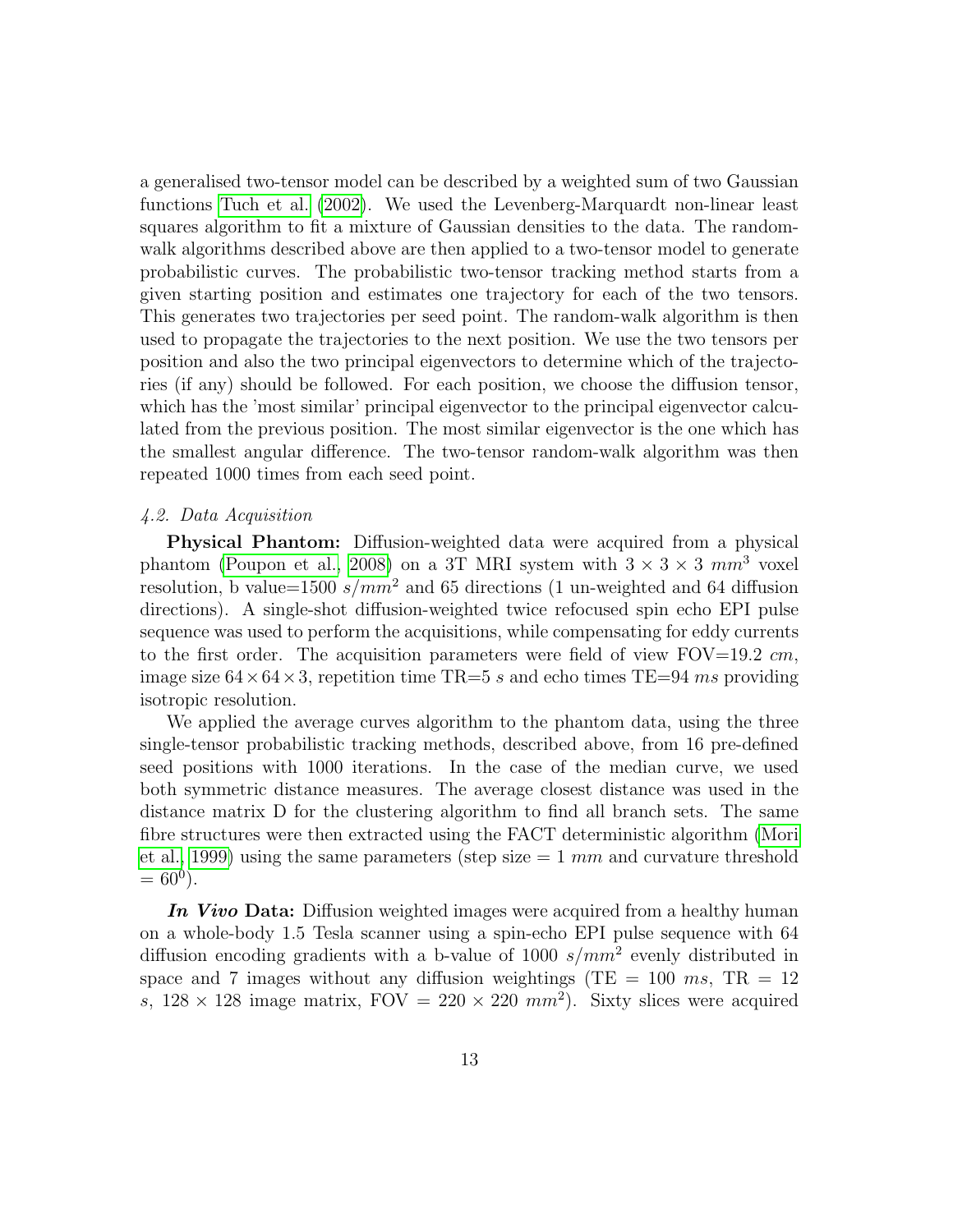with 2.4  $mm$  thick interleaved slices (no gap), which covered the whole brain with  $2.4 \times 2.4 \times 2.4$  mm<sup>3</sup> spatial resolution.

Random trajectories were initiated from a seed point in the corpus callosum using single-tensor and two-tensor random-walk probabilistic methods and two points in the right/left internal capsule using wild-bootstrapping method with 1000 iterations. The clustering algorithm was applied to the curves using the average closest distance for estimating all of the branch-sets in each seed point. The mean curve method was applied for each set of branched curves from the seed points.

#### *4.3. Quantitative Analysis Tool*

We have developed a suite of tools for quantitative analysis of fibre tracking curves, especially for probabilistic methods. The tools are designed to provide quantitative analysis of fibre curves generated from a tractography algorithm using the curve-based statistics. Here we describe analysis of performance measures of a tracking algorithm and the variability of a probabilistic tracking curve-set.

**Performance Analysis:**Performance measures  $(\xi)$  were calculated as the error in tract estimation, which is defined by the distance d between the ground truth curves  $\gamma_T$  of the ideal trajectory and the resultant curves  $\gamma_{avg}$  using the average curve of a probabilistic tracking method from a seed point.

The phantom data was used to test the performance of the deterministic and the average curves of three probabilistic tracking algorithms as the ground truth is known (http://www.lnao.fr/spip.php?article157). The ground truth curves and the average curves of the most probable branches of the probabilistic methods and the FACT method from the 16 seed points of the phantom data were assessed. The two most probable branches from the forward and backward curve-sets were selected from the set of different branches from the seed point as those containing the highest number of curves. The asymmetric average closest distance  $d_{A'}$  from  $\gamma_s$ to  $\gamma_T$ , and the asymmetric Hausdorff distance  $d_{H'}$  from  $\gamma_s$  to  $\gamma_T$  were used. Mean and standard deviation of ξs are reported for each method.

Statistical Analysis: Statistical analysis was carried out using the Minitab-16 statistical package. An upper-tailed student t-test was used to compare the performance measures between the different tracking methods described above. If variance was unequal, the t test used independent variance. The level of statistical significance was set at  $p < 0.05$ .

Analysis of Variability: Here we compare the dispersion measure of the three probabilistic methods curve-sets, which were generated from a range of seed points and propagated in different regions in the phantom data. The standard deviation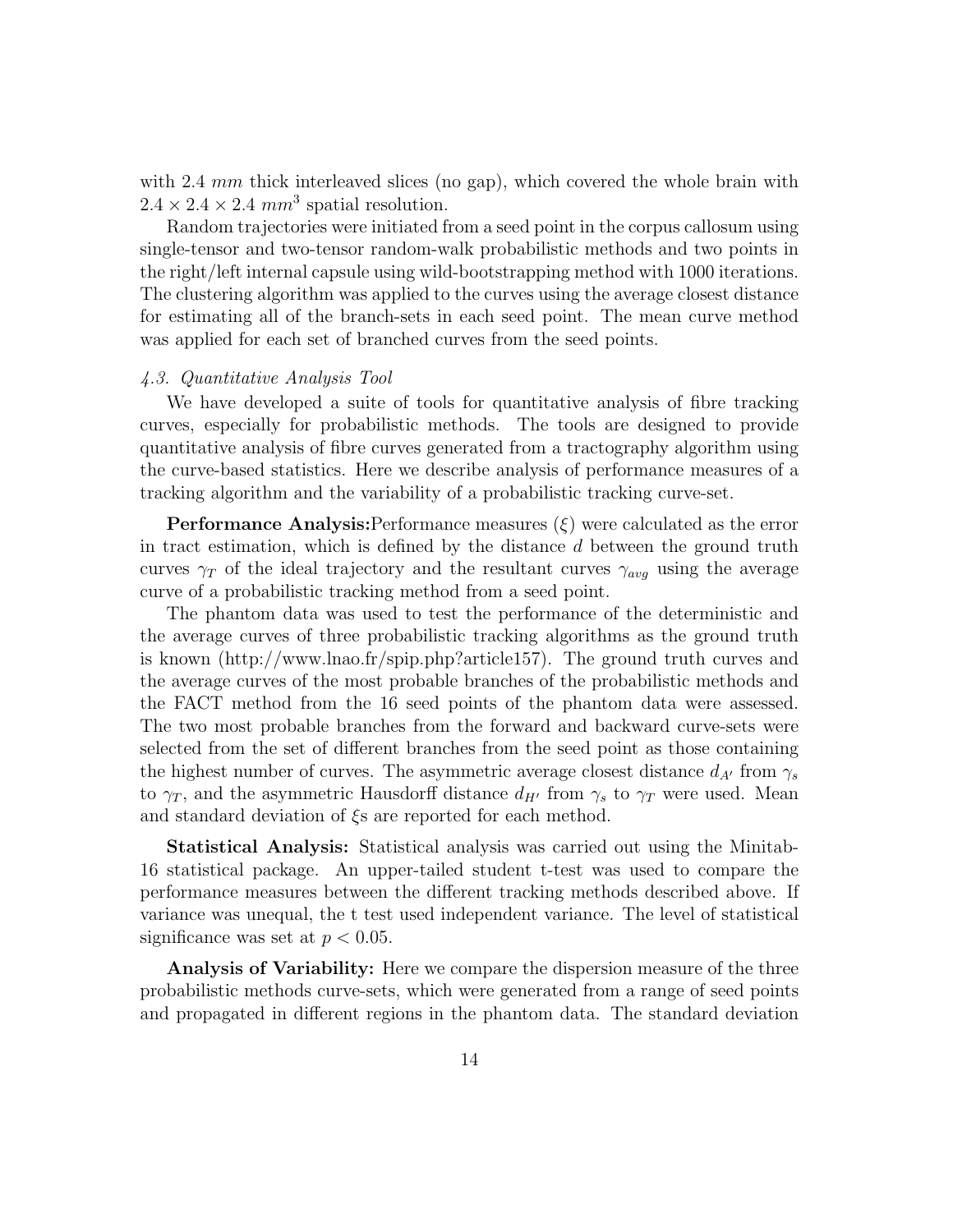values *STD* (average *STD* of the forward and backward branches) are calculated from the most probable branches of the three probabilistic methods from the same 16 pre-defined seed points of the phantom data using the symmetric average closest distance  $(d_A)$ , asymmetric average closest distance  $(d_{A'})$ , symmetric Hausdorff distance  $(d_H)$  and the asymmetric Hausdorff distance  $(d_{H'})$ . Asymmetric distances were computed from the average curve  $\gamma_{avg}$  to a curve  $\gamma_i$  in the curve-set  $\Gamma$ .

#### 5. Results

#### *5.1. Phantom Data*

Qualitative Results: Figure 2 shows typical results of our tractography algorithm for each seed point of the phantom data. The mean and median curve resulting from the most probable branches of the Bayesian and wild-bootstrapping algorithms are illustrated in the figure. Only the most probable branch average curves are shown to provide a clearer view. The average curve results are consistent with the ground truth, except where some paths meet crossing regions. A comparison of our tracking method with an implementation of the FACT deterministic method using the same seed points shows that our algorithm is more robust in the presence of complex pathways. The FACT trajectories show unusual tract behaviour, displaying sharp bends and loops, while the average curve trajectories generally do not. The lengths of the resulting FACT tracking curves were also smaller than the average curve lengths, i.e. the average curve pathways propagated further than the FACT tracts. The mean curve tracts are smoother than the median curves and generally show fewer sharp bends in the tracts. These results show how our tractography algorithm is able to give a clear output of fibre bundles from corresponding seed points in a way that is not possible with the output of probabilistic tracking methods. We estimated the computational time for clustering of each seed point. For the clustering experiments considered in Figure 2, our approach required less than an average of 3 minutes of processing time (Intel(R) Duo-E4400 CPU and Linux OS).

Performance Analysis: Table 1 presents mean and standard deviation values for the performance measures  $(\xi)$  in mm for the 16 pre-defined seed points of the phantom data. Mean curves, median curves using symmetric average closest distance (A), and median curves using the symmetric Hausdorff distance (H) of three probabilistic tracking methods and FACT curves are considered to estimate the performance measure  $\xi$ .

The statistical analysis results show that the average curve methods are more accurate than the FACT deterministic tracking method with significantly lower errors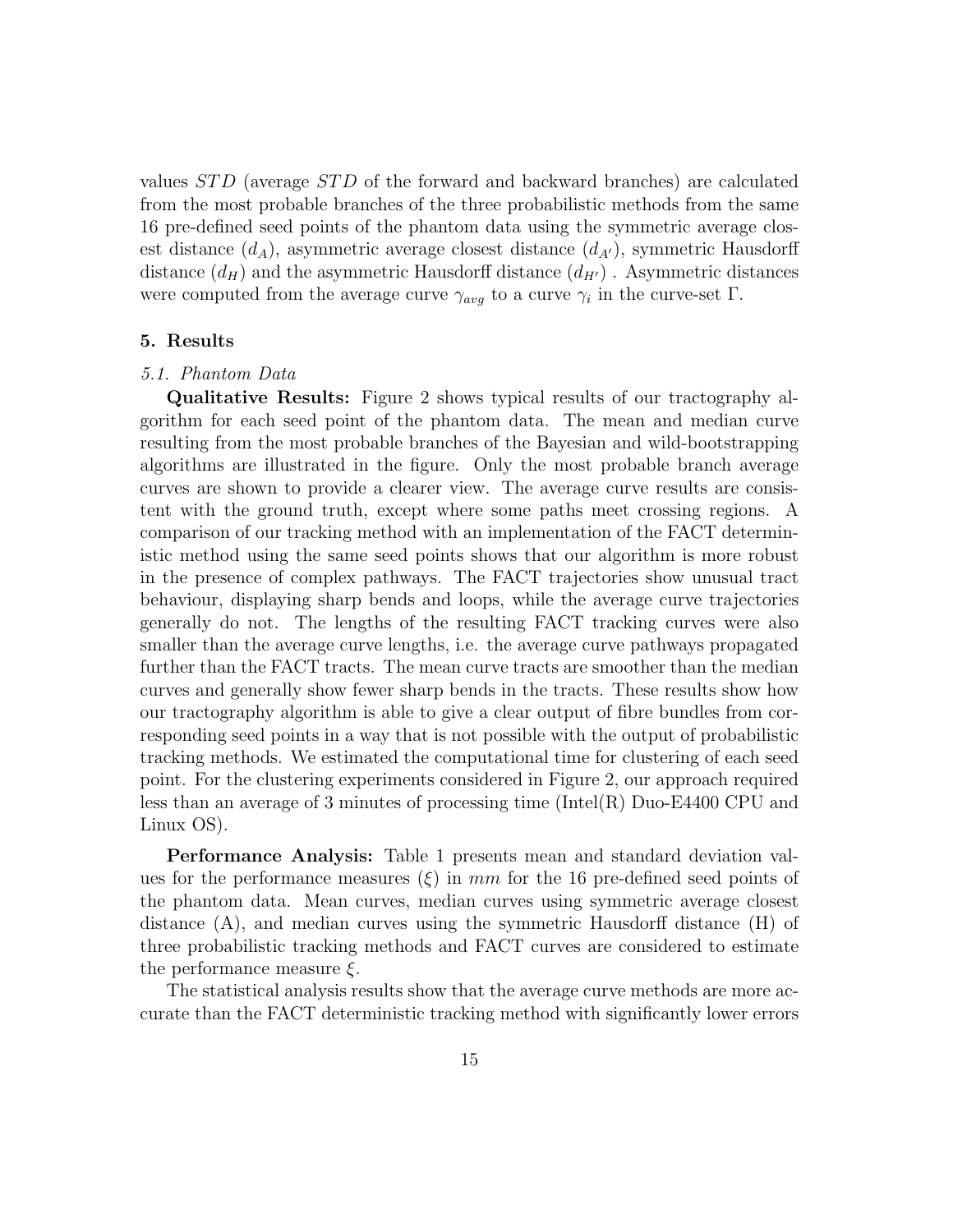

Figure 2: (a) Ground truth and seed points overlaid on a FA map. Results of (b) FACT (c) mean and (d) median curves of wild-bootstrapping and (e) mean and (f) median curves of Bayesian tracking.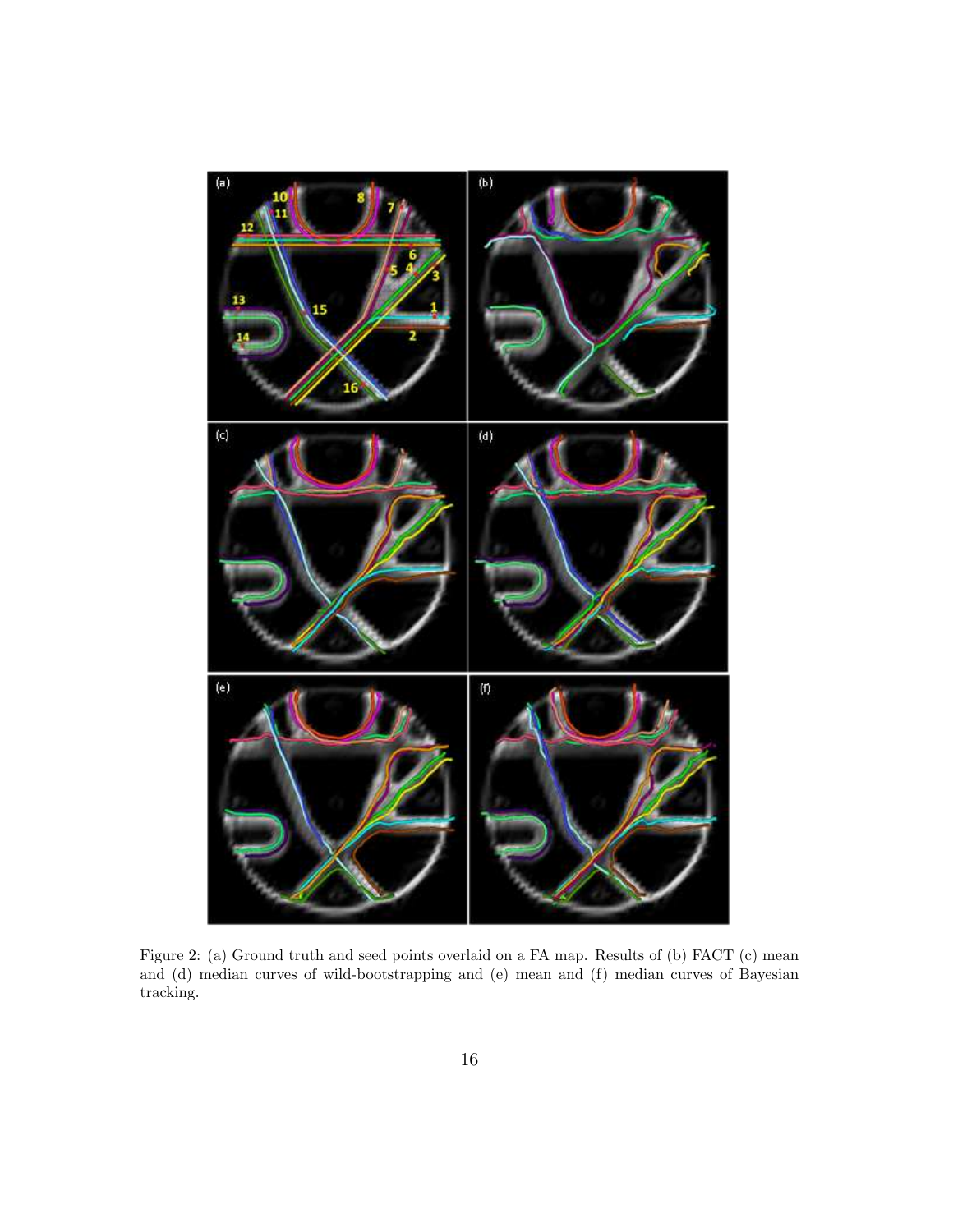| d        | F | Mean Curve                                | Median Curve $(d_A)$          | Median Curve $(d_H)$                                                                                       |
|----------|---|-------------------------------------------|-------------------------------|------------------------------------------------------------------------------------------------------------|
|          |   | W B R                                     | W B R                         | W B R                                                                                                      |
| $d_{A'}$ |   | $6.25$   2.82 2.95 3.18                   | 3.08 3.31 3.67                | 3.51 3.96 4.08                                                                                             |
|          |   | $\pm 7.6$   $\pm 1.3$ $\pm 1.6$ $\pm 1.9$ | $\pm 0.8$ $\pm 1.6$ $\pm 2.1$ | $\pm 2.1 \pm 1.6 \pm 2.9$                                                                                  |
| $d_{H'}$ |   | $17.6$   8.75 9.74 11.07                  |                               |                                                                                                            |
|          |   |                                           |                               | $\pm 27.8$ $\pm 8.3$ $\pm 8.2$ $\pm 10.1$ $\pm 7.6$ $\pm 10.2$ $\pm 11.4$ $\pm 11.1$ $\pm 11.1$ $\pm 14.1$ |

Table 1: Mean and standard deviation values for the performance measures  $(\xi)$  in mm (F -FACT) method, W-Wild-bootstrap, B-Bayesian, and R-Random-walk methods).

(FACT vs Wild-bootstrap mean curve with  $d_{A'}$ ,  $p = 0.048$ ). Performance measures of mean curves for the wild-bootstrap, Bayesian and random-walk are not significantly different (Random-walk vs Wild-bootstrap mean curve with  $d_{A'}$ ,  $p = 0.269$ ). However, the individual performance measures of wild-bootstrap results are better than the other two probabilistic methods in all cases. The mean curve results are considerably less than the results of the two distance median curves (Bayesian median curve  $(d_H)$  vs Bayesian mean curve with  $d_{A'}$ ,  $p = 0.042$ ) and the median curve results using the symmetric average closest distance are not significantly different from the median curve results using the symmetric Hausdorff distance (Randomwalk median curve  $(d_H)$  vs Random-walk median curve  $(d_A)$  with  $d_{A'}$ ,  $p = 0.325$ ). Here we used asymmetric measures to estimate the error, in order to avoid the accumulation of errors due to early stopping curves or mis-directed paths. Therefore, the distance measurement is calculated using the distance between the resulting curve to the true curve.

Analysis of Variability: Figure 3 shows the comparison of the standard deviation  $(STD)$  of the three probabilistic tracking curves using four different distance measures. Considering the scatter plot of standard deviation for the 16 seed points, there is no significant difference between the three tracking methods and it is very difficult to claim that a particular method generates a higher or lower dispersion.

However, generally, the standard deviation increases with the arc-length (or average arc-lengths of a curve-set) of the mean curve and number of curves in the curve-set for all three methods. We observed from Figure 3 that the curve-sets (initiated from seed points  $3, 4, 5, 6, 7, 9, 11, 12, 15,$  and  $16$ ) have larger standard deviations than the short length curve-sets (initiated from seed points 1, 2, 8, 10, 13 and 14) with some exceptions for seed points 11, 16 and 3. Curves originating from seed points 11 and 16 terminate early and the curves from seed point 3 are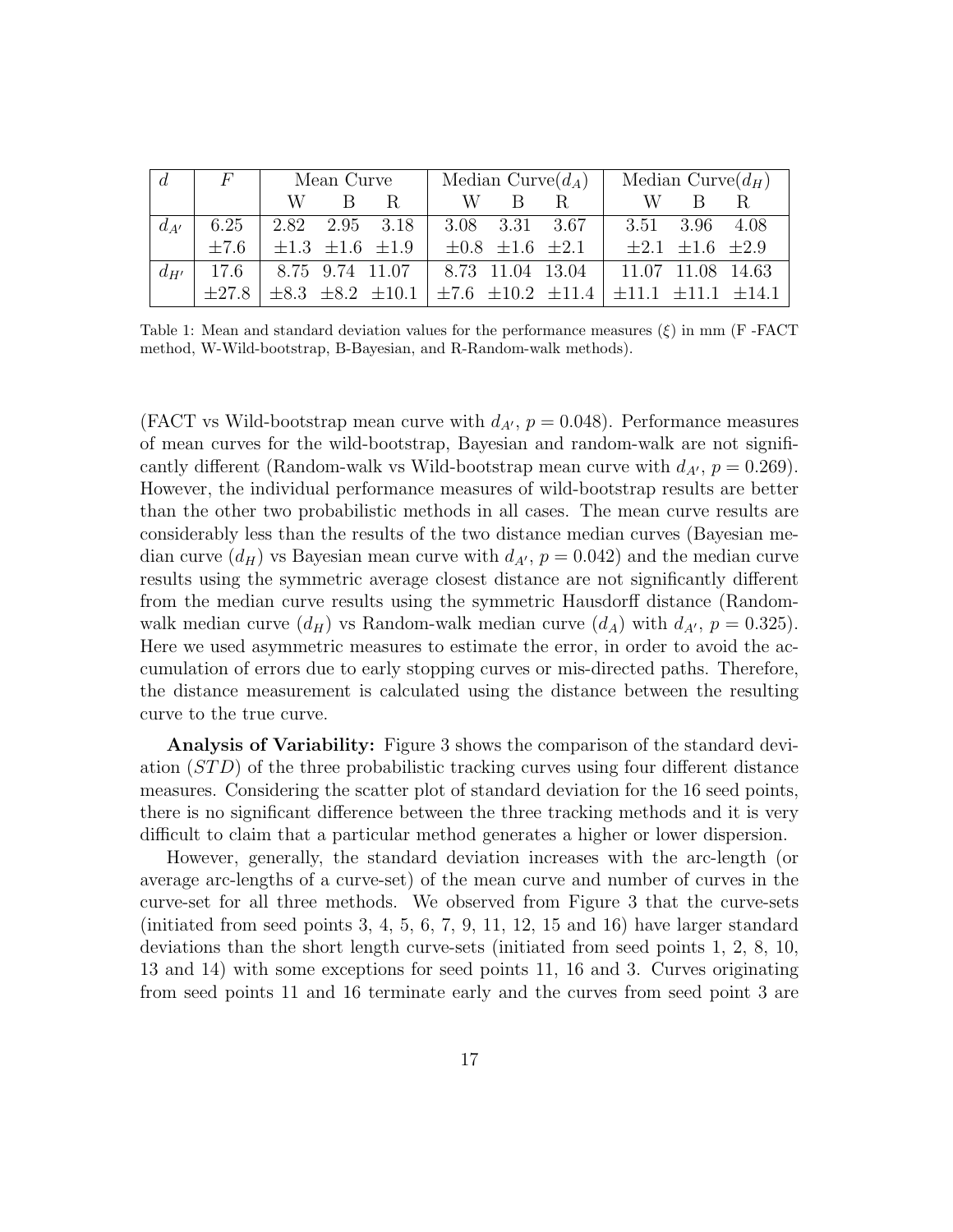

Figure 3: Comparison of the three probabilistic tracking curves with the standard deviation of the most probable curve-set from 16 seed points using (a)  $d_{A'}$  (b)  $d_A$  (c)  $d_{H'}$  and (d)  $d_H$  distance measures.

straight, with little deviation.

For this experiment, we generated the same number of curves (1000) from all seed points using all three probabilistic methods. We used the same threshold l for all the methods and all seed points. However, the number of branches and the number of curves in a branch varied. The random-walk method produced a very high number of branches compared with the other two methods.

In most cases, the number of curves in the most probable branch decreases with the number of well defined branches from the seed point. Generally, standard deviation decreases with seed point and tracking method when the most probable curve-set of the seed point contains low number of curves (not shown in the Figure3).

#### *5.2.* In vivo *Data*

Corpus Callosum: Figure 4 shows typical results obtained using the singletensor and two-tensor random-walk methods from a seed point in the splenium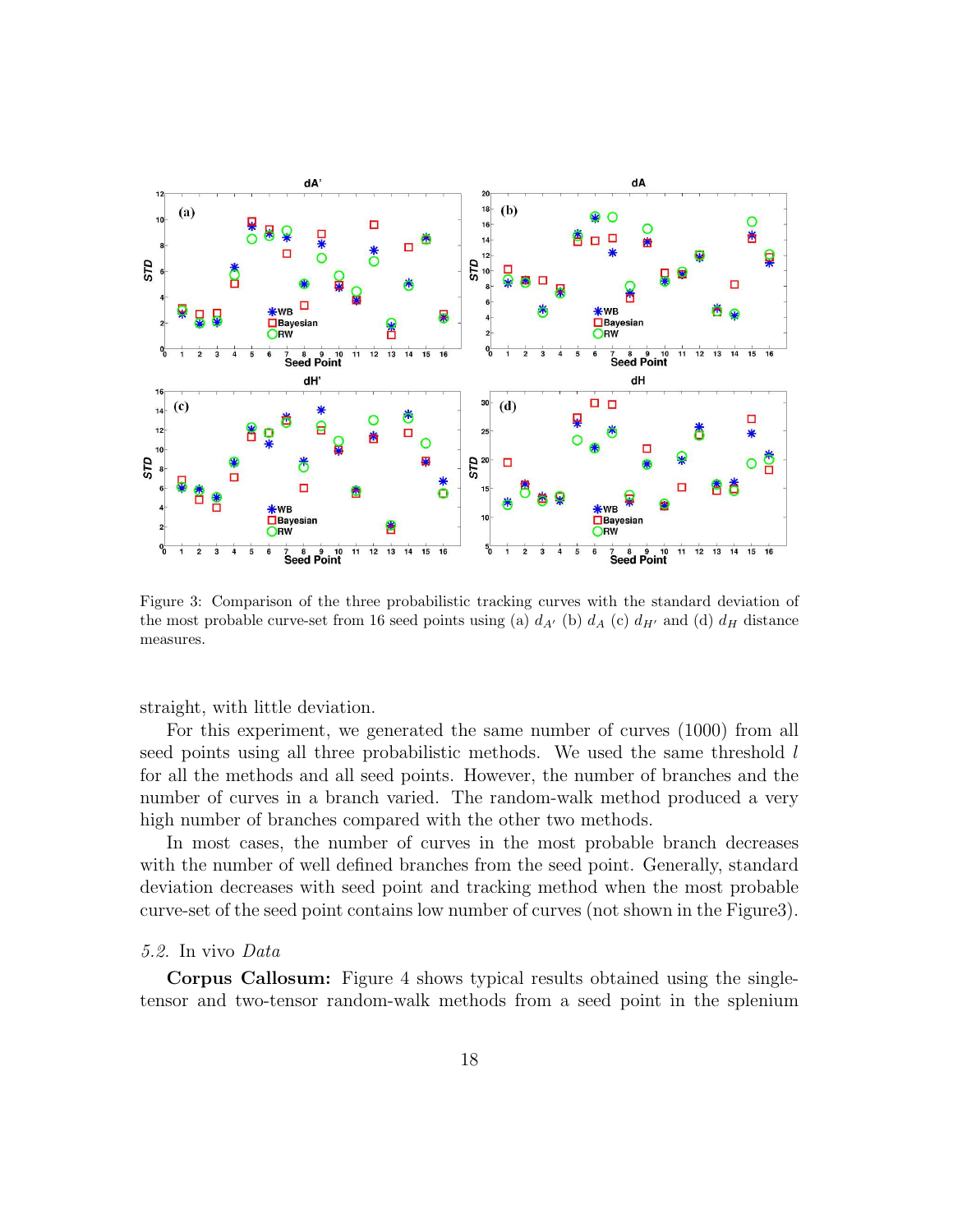

Figure 4: The results at different stages of improved tractography algorithm using single-tensor (left) and two-tensor (right) random-walk tracking obtained from the seed point placed in the corpus callosum: (a), (b) generated tracts (c), (d) forward and backward tracts (e), (f) clustered tracts and (g), (h) mean curves.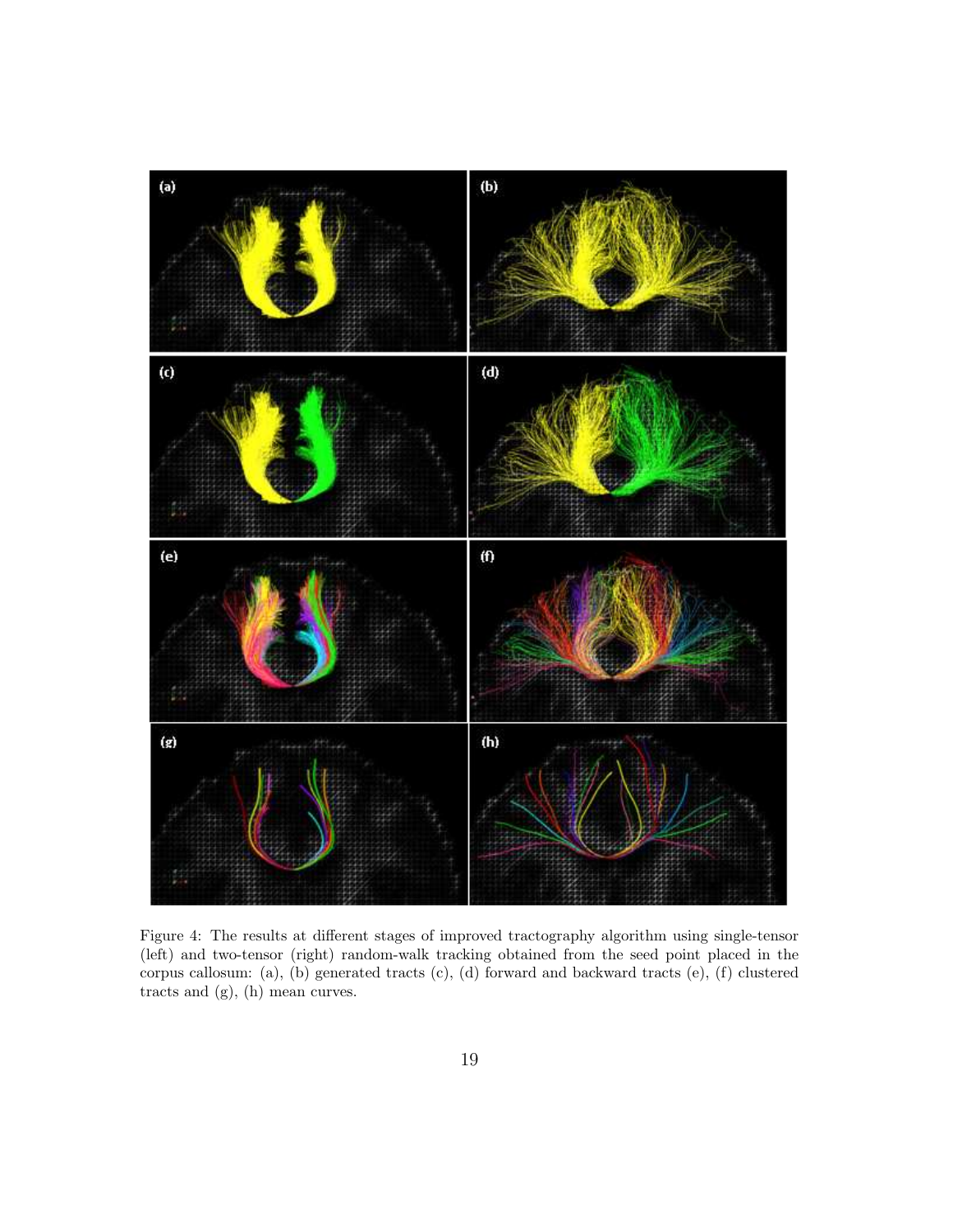

Figure 5: Improved tractography results using wild-bootstrapping obtained from a seed point placed in the left /right cortico-spinal tract. (a), (c), (e), (g) clustered trajectories and (b), (d), (f), (h) mean curves in front view and lateral view respectively.

of the corpus callosum overlaid on an FA map. The majority of inter-hemispheric pathways are in the corpus callosum, which has the highest anisotropy and moderate curvature. The desired results observed from performing clustering of the corpus callosum are its division into anatomic regions according to the fibre projections. Mean curves of the clusters show representative connections from the seed point to different cortical regions.

Multi-tensor probabilistic tractography can be used to visualise fibre tracts in areas of multidirectional fibre architecture in the brain. Such areas are problematic for single-tensor tractography methods because the single-tensor model cannot describe the complexity of the fibre architecture. Our average curve results of two-tensor deterministic streamline tractography can accurately identify fibre bundles consistent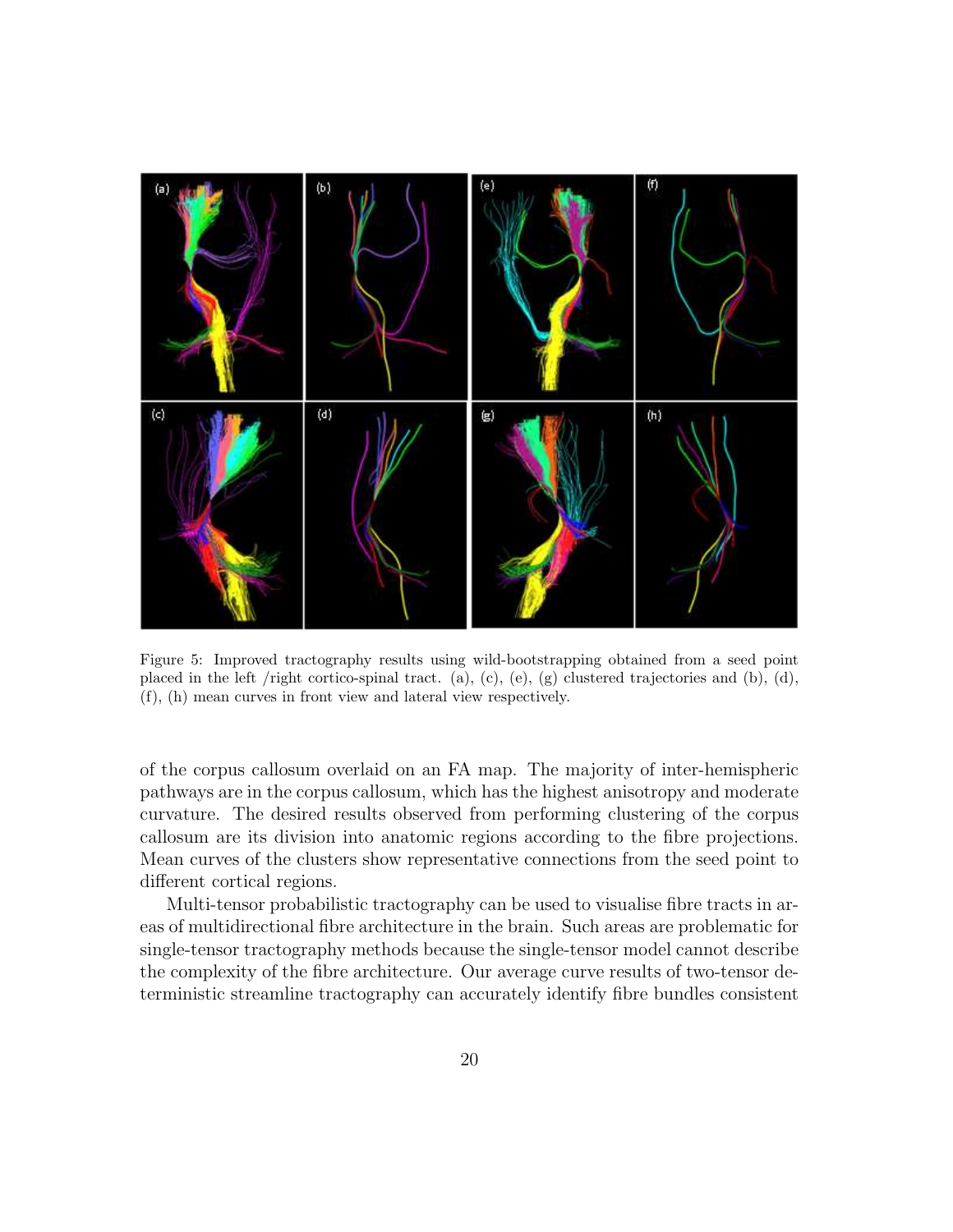

Figure 6: Improved tractography results using wild-bootstrapping obtained from a seed point placed in the left/right cortico-spinal tract from a front view. (a) Clustered trajectories, (b) mean curves, (c) mean curves of branches which contain more than 20% of the total number of generated curves and (d) mean curve of most probable branches.

with anatomy, and detect more connected areas than single-tensor streamline tractography. Using more than one seed point will increase the number of branches and average curves. However, we have illustrated the results using a single seed point in order to provide a clear view of the average curves and to simplify the evaluation.

Corticospinal Tracts: The corticospinal tracts are a part of the projection fibres system which pass through the internal capsule and form the corona radiata. In order to evaluate the average curves method for probabilistic tracking, the mean algorithm was applied to fibres of the internal capsule, with estimated fibre pathways generated from two seed points using wild-bootstrap tracking. Figure 5 shows the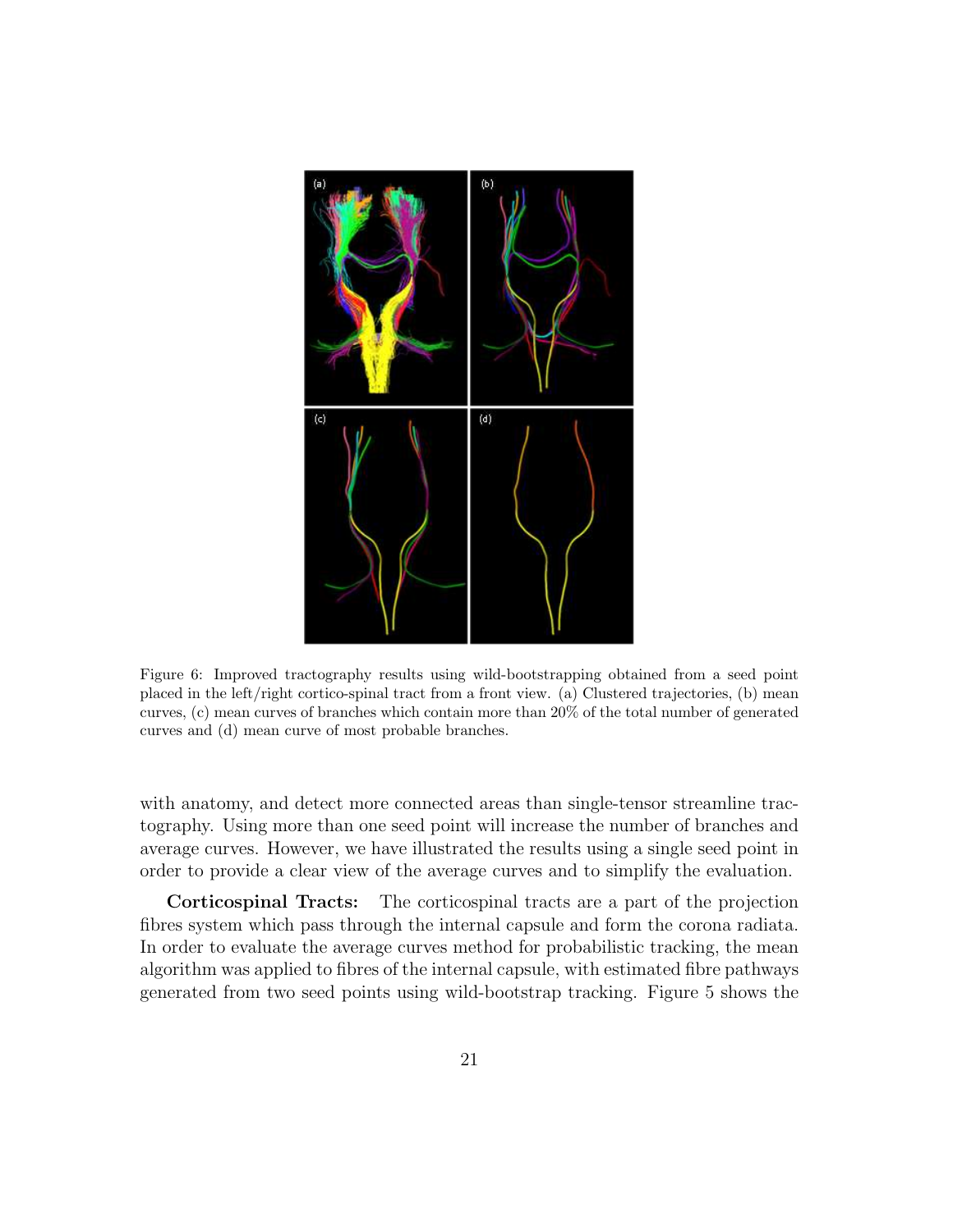estimated corticospinal tracts obtained from a seed point placed in the left/right cortico-spinal tract using wild-bootstrap tracking. The generated curves propagate inferiorly through the internal capsule and the results show that our average curves properly reconstruct the fibres to the different motor areas.

Figure 6 illustrates the combined results of the left and right corticospinal tract from a front view. The clustering results show that the tracts are grouped into different plausible bundles. The output of the wild-bootstrapping method shows that a number of deterministic curves erroneously cross the pons and project into the contralateral hemisphere, while a few trajectories (out of the thousand) crossed the corpus callosum. Figure 6 (c) shows the mean curves of branches which contain more than 20% of the total number of curves in each forward and backward curve-set and Figure 6(d) shows the mean curves of the most probable branches. Anatomically implausible pathways are mostly represented by branches which contain low numbers of curves. When thresholded at  $> 20\%$  of the number of curves, the mean curves of the most probable branches show a prominent representation of the most probable path of the probabilistic tracking algorithm.

These examples also show how a framework for average curves of probabilistic tracking is able to handle splitting fibre bundles in a way that is not possible with conventional deterministic tracking.

#### 6. Discussion

DTI tractography is used to investigate important questions about how different anatomical regions of the brain are connected and how these connections alter during development or the progression of disease. Deterministic and probabilistic tractography methods have advantages and disadvantages depending on the algorithm, data, and the underlying diffusion model they use. In this paper, firstly we have described an improved fibre tractography method, which results in a single well-defined trajectory for every strong anatomically distinct connection from a seed point, by taking advantage of both deterministic and probabilistic algorithms using a statistical framework. Secondly, the statistical framework has been used to develop a quantitative analysis tool for probabilistic tracking methods.

The statistical framework described here provides a means of statistically averaging the curves of a probabilistic distribution. An average, central tendency of a data set is a measure of the middle or expected value of the data set in mathematics. The most common method is the mean. The median is an alternative approach to the mean for estimating the average of a set of curves. Dispersion is a key concept in statistical thinking; here we have defined a method to measure the variability of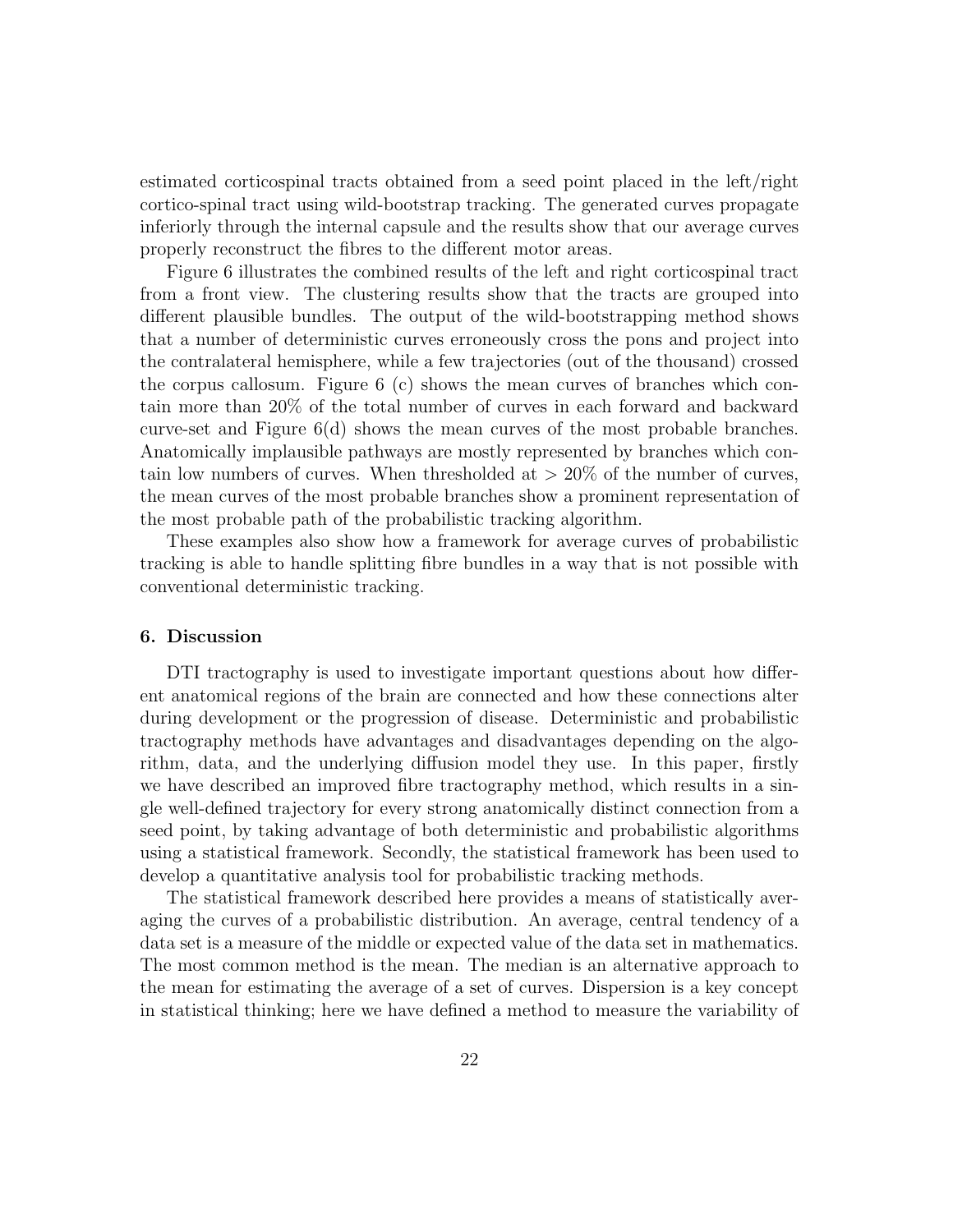curves from a seed point. The fibre tracts are mostly open curves and the curves are represented numerically as a sequence of points on the curves. Slightly longer or shorter curves should not be regarded as significantly different. The point-sequences are sufficiently dense such that any reasonable interpolant between the points gives essentially the same shape of curve. A natural parameterisation is given by arclength.

It is often difficult to evaluate the merit of different fibre tracking techniques for reconstructing fibres and the best approach can depend on the application. Deterministic methods are simple and fast and therefore may be used interactively. However, with such approaches, a single error can send the subsequent trajectory off track resulting in an abrupt outcome. Probabilistic methods consider this uncertainty in fibre orientation when calculating estimates of the fibre tracts but it can be extremely difficult to find the most probable path from the output of probabilistic methods. It is also not easy to understand the anatomical connections directly from the connectivity maps. The average curves approaches that we propose here provide not only an estimate of the representation of probabilistic curves but also takes into account an additional measure of uncertainty by considering every possible connection. The results of our tractography approach also shows that the algorithm handles the branching of tracts correctly and the output of the algorithm addresses the challenges associated with the results of traditional probabilistic methods. The average curves have also been shown to be good representations of optimal fibre paths of strong anatomical connections using both phantom and *in vivo* data.

This paper has also presented new techniques for clustering probabilistic curves in 3D, to find anatomically distinct branches and remove outlier curves from a seed point. We found that the use of hierarchical clustering using a fibre similarity measure based on the distance measure between fibres gave the best results. Here, we used four different distance measures between curves and we believe these distance measures are a good approximation of the notion of similarity in the domain.

The overall shape of the fibre tract trajectories has been shown to correspond with known anatomy, providing quantitatively useful data. However, there are conceptual and practical issues that must be understood when choosing this approach. The results of our average curves approach depends on the probabilistic methods which we applied. The probabilistic methods still suffer from the general problems of tractography, relying only on the overall shape of trajectories gives an inherent degree of protection against the effects of noise and partial volume. Multi-tensor reconstruction techniques can be used to resolve multiple intra-voxel fibre populations corresponding to known fibre anatomy [\(Tuch et al., 2002\)](#page-27-0). We have therefore evaluated our tractography algorithm using a two-tensor random-walk method, which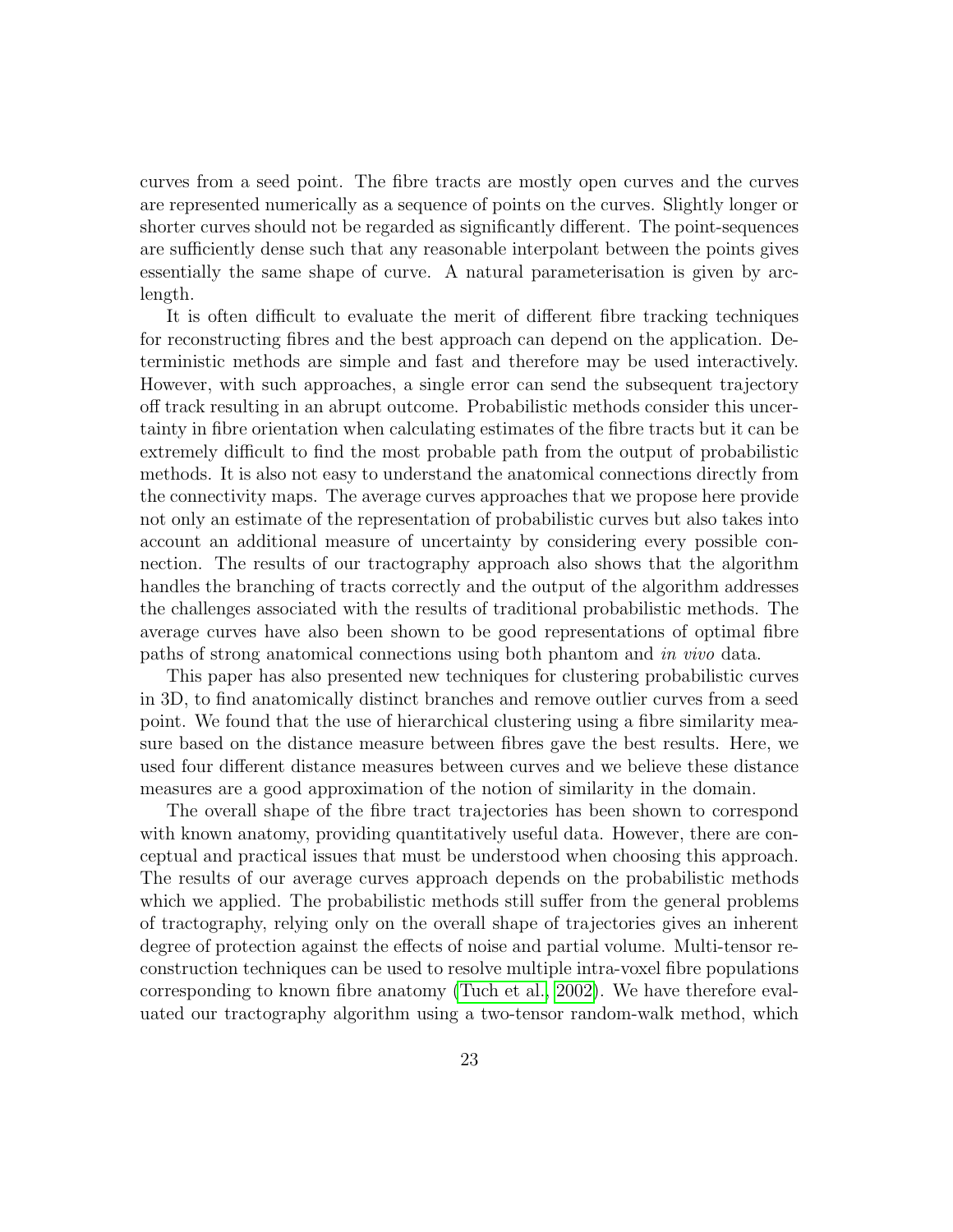accurately identifies fibre bundles consistent with anatomy that were not detected by single-tensor algorithms.

<span id="page-24-7"></span><span id="page-24-0"></span>The tractography algorithms that we describe here are fast and relatively easy to implement. The computational cost of this algorithm can vary widely; depending on the resolution of the data set, step size and stopping criteria, seed point and the algorithm parameters supplied by the user. However, generally, the averaging methods are significantly quicker than the time for generating all possible tracts using a probabilistic method from a seed point. Compared with the mean curve method, the median curve method has a higher computational cost. One limitation of our study is that we use some semi-automated parameters to identify the short curves and separate the curves from generated curves. Threshold parameters, step length, seed ROIs, and other parameters could be optimised to provide the most faithful reconstruction of the 'gold standard' average curves.

<span id="page-24-6"></span><span id="page-24-1"></span>The choice of 'which type of average is good for a particular problem domain' is heavily dependent on the semantics of the domain. The semantics of the domain may well lead to a description of the curves in terms of their feature structure. If each candidate curve is parsed to give a description in terms of features, then it is possible to average the numerical descriptions/coefficients of those features and then synthesise the curve which has that average description. Therefore, featurebased averaging is a possible option for calculating the average measure, and this is a subject for future work.

<span id="page-24-8"></span><span id="page-24-5"></span><span id="page-24-4"></span><span id="page-24-3"></span><span id="page-24-2"></span>Quantitative analysis is a powerful tool for evaluating the performance of fibre tracking algorithms. The accuracy of fibre tractography is influenced by the diffusion tensor measurement's sensitivity to image noise and various other factors. Thus, probabilistic tracking methods may result in deviation from the true fibre tract path and therefore lead to erroneous estimates of connectivity. Several studies [\(Lazar et al., 2003b;](#page-25-11) [Tournier et al., 2002\)](#page-26-9)have investigated the effects of image noise, tensor anisotropy, step size, and tract geometry on the accuracy of deterministic tractography algorithms. However no error analysis for probabilistic methods has previously been reported in the literature. We have used average curves as a tool to analyse errors from three different probabilistic methods. In this study, a systematic comparison and analysis of variability has been carried out for the curve-sets of three probabilistic methods using different distance measures of standard deviation. The standard deviation increased with the arc-length of the mean curve and number of curves in the curve-set, as expected, but there was no significance difference in the probabilistic algorithms. However, if issues such as bimodality in the probabilistic tracking results are adequately dealt with, such that the average tracts (mean and median) provide a robust result for a given seed point and distance along the tract,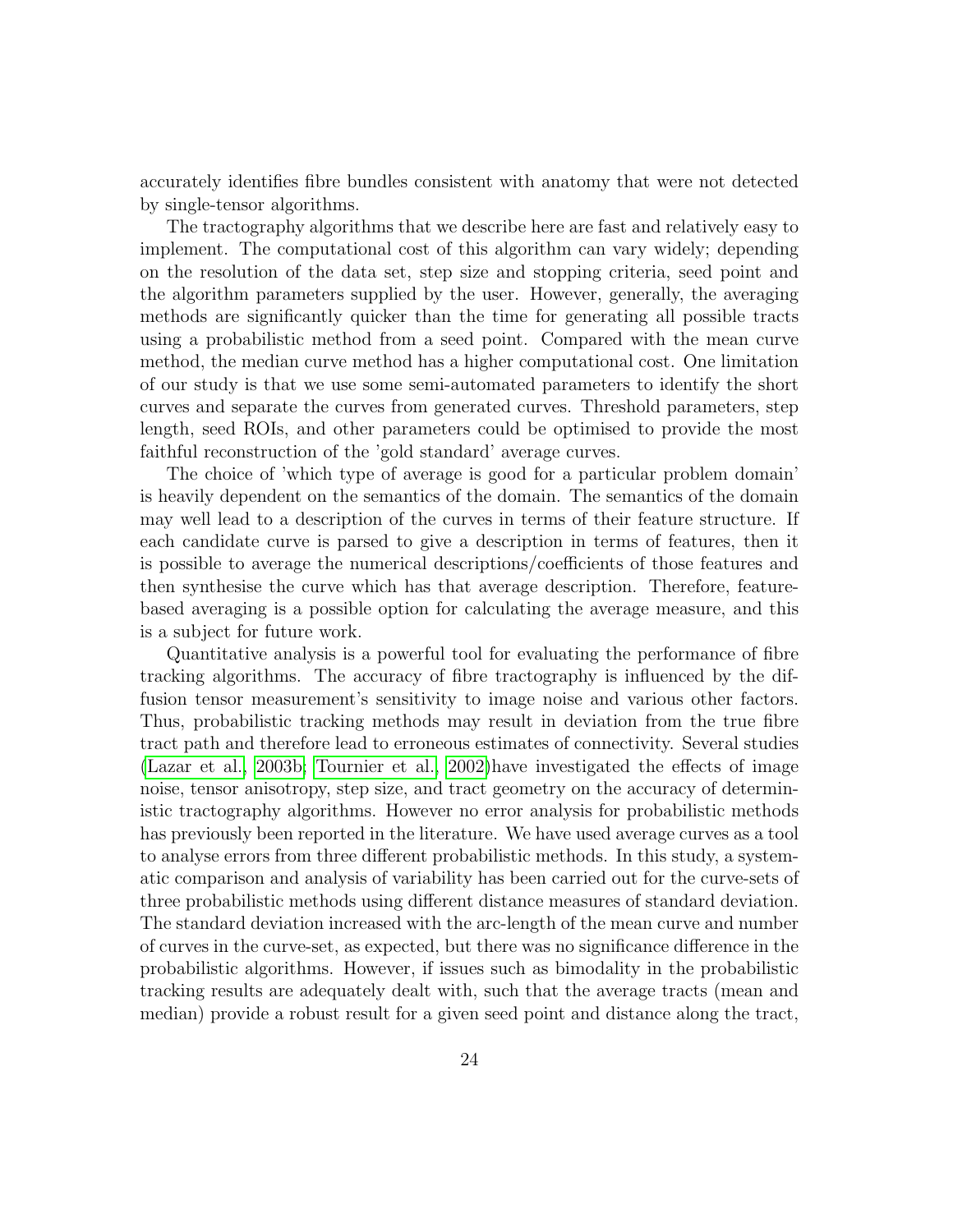<span id="page-25-9"></span>then the work presented here could provide a useful method for summarising the quantitative results from such algorithms.

#### <span id="page-25-10"></span>References

- <span id="page-25-1"></span>Basser, P. J., 1997. New histological and physiological stains derived from diffusiontensor MR images, Ann. NY Acad. Sci. 820, 123-138.
- <span id="page-25-2"></span>Basser, P.J., Pajevic, S., Pierpaoli, C., Duda, J., Aldroubi, A., 2000. *In vivo* fiber tractography using DT-MRI data. Magn. Reson. Med. 44, 625-632.
- Batchelor, P.G., Calamante, F., Tournier, J.D., Atkinson, D., Hill, D.L., Connelly, A., 2006. Quantification of the shape of fiber tracts. Magn. Reson. Med. 55, 894- 903.
- <span id="page-25-6"></span><span id="page-25-3"></span>Behrens, T., Woolrich, M., Jenkinson, M., Johansen-Berg, H., Nunes, R., Clare, S., Matthews, P., Brady, J., Smith, S., 2003. Characterization and propagation of uncertainty in diffusion-weighted MR imaging. Magn. Reson. Med. 50, 1077-1088.
- <span id="page-25-7"></span>Berman, J.I., Chung, S., Mukherjee, P., Hess, C.P., Han, E.T., Henry, R.G., 2008. Probabilistic streamline q-ball tractography using the residual bootstrap. NeuroImage 39, 215-222.
- <span id="page-25-0"></span>Brun, A., Knutsson, H., Park, H.J., Shenton, M.E., Westin, C.F., 2004. Clustering fiber tracts using normalized cuts. In: Seventh International Conference on Medical Image Computing and Computer-Assisted Intervention (MICCAI'04), Lecture Notes in Computer Science. Rennes - Saint Malo, France, September, 368-375.
- <span id="page-25-11"></span>Corouge, I., Fletcher, P.T., Joshi, S., Gouttard, S., Gerig, G., 2006. Fiber tractoriented statistics for quantitative diffusion tensor MRI analysis. Med. Image Anal. 10, 786-798.
- <span id="page-25-5"></span><span id="page-25-4"></span>Descoteaux, M., Deriche, R., Lenglet, C., 2007. Diffusion Tensor Sharpening Improves White Matter Tractography. SPIE Image Processing: Medical Imaging, San Diego, California, USA.
- <span id="page-25-8"></span>Descoteaux, M., Deriche, R., Knoesche, T., Anwander, A., 2009. Deterministic and Probabilistic Tractography Based on Complex Fiber Orientation Distributions. IEEE Trans. Med. Imag. 28, 269-286.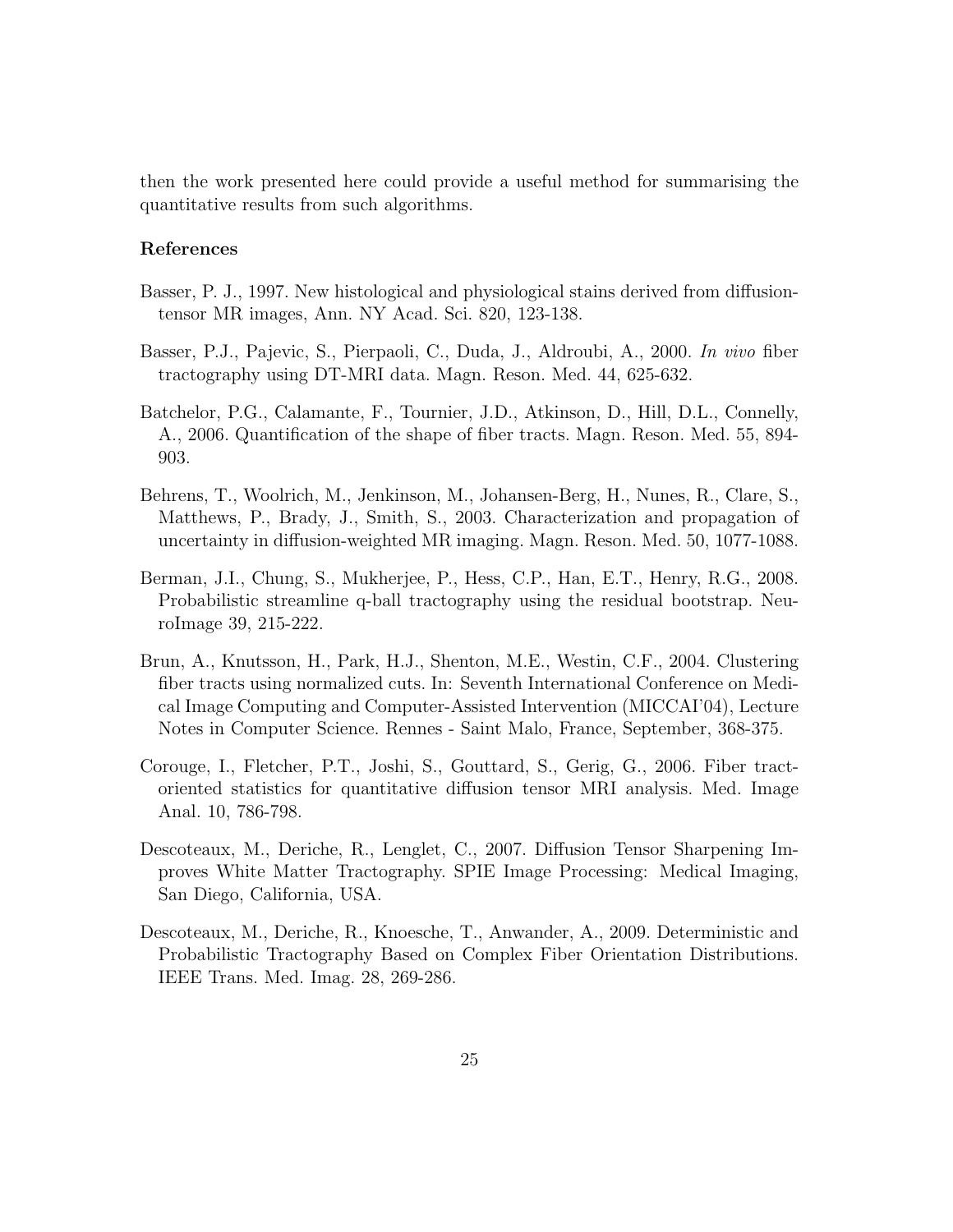- <span id="page-26-0"></span>Ding, Z., Gore, J.C., Anderson, A.W., 2003. Classification and quantification of neuronal fiber pathways using diffusion tensor MRI. Mag. Reson. Med. 49, 716- 721.
- <span id="page-26-1"></span>Durrleman, S., Pennec, X., Trouv, A., Ayache. N., 2009. Statistical Models on Sets of Curves and Surfaces based on Currents. Medical Image Analysis 13(5), 793-808.
- <span id="page-26-5"></span>Friman, O., Farneback, G., Westin, C., 2006. A Bayesian approach for stochastic white matter tractography. IEEE Trans. Med. Imag. 25 (8), 965-978.
- <span id="page-26-6"></span>Hagmann, P., Thiran, J.P., Jonasson, L., Vandergheynst, P., Clarke, S., Maeder, P., Meuli, R., 2003. DTI mapping of human brain connectivity: statistical fibre tracking and virtual dissection. Neuroimage 19, 545-554.
- Jansons, K.M., Alexander, D. C., 2003. Persistent angular structure: new insights from diffusion magnetic resonance imaging data. Inverse Problems. 19, 1031-1046.
- <span id="page-26-8"></span>Jones, D. K., 2008. Tractography gone wild: probabilistic fibre tracking using the wild bootstrap with diffusion tensor MRI. IEEE Trans. Med. Imag. 27, 1268-1274.
- <span id="page-26-2"></span>Kreher, B.W., Schneider, J.F., Mader, J., Martin, E., Hennig, J., Il'yasov, K.A., 2005. Multitensor Approach for Analysis and Tracking of Complex Fiber Configurations. Mag. Reson. Med. 54, 1216-1225.
- <span id="page-26-3"></span>Lazar, M., Weinstein, D., Tsuruda, J., Hasan, K., Arfanakis, K., Meyerand, E., Badie, B., Rowley, H., Haughton, V., Field, A., Witwer, B., Alexander, A., 2003a. White matter tractography using tensor deflection. Hum. Brain Mapp. 18, 306- 321.
- <span id="page-26-4"></span>Lazar, M., Alexander, A.L., 2003b. An error analysis of white matter tractography methods: synthetic diffusion tensor field simulations. NeuroImage 20, 1140-53.
- Lazar, M., Alexander, A., 2005. Bootstrap white matter tractography (BOOT-TRAC). NeuroImage 24, 524-532.
- <span id="page-26-7"></span>Li, H., Xue, Z., Guo, L., Liu, T., Hunter, J., Wong, S.T, 2010. A hybrid approach to automatic clustering of white matter fibers. Neuroimage 49(2), 1249-1258.
- <span id="page-26-9"></span>Maddah, M., Grimson, W.E., Warfield, S.K., Wells, W.M., 2008. A unified framework for clustering and quantitative analysis of white matter fiber tracts. Medical Image Analysis. 12, 191-202.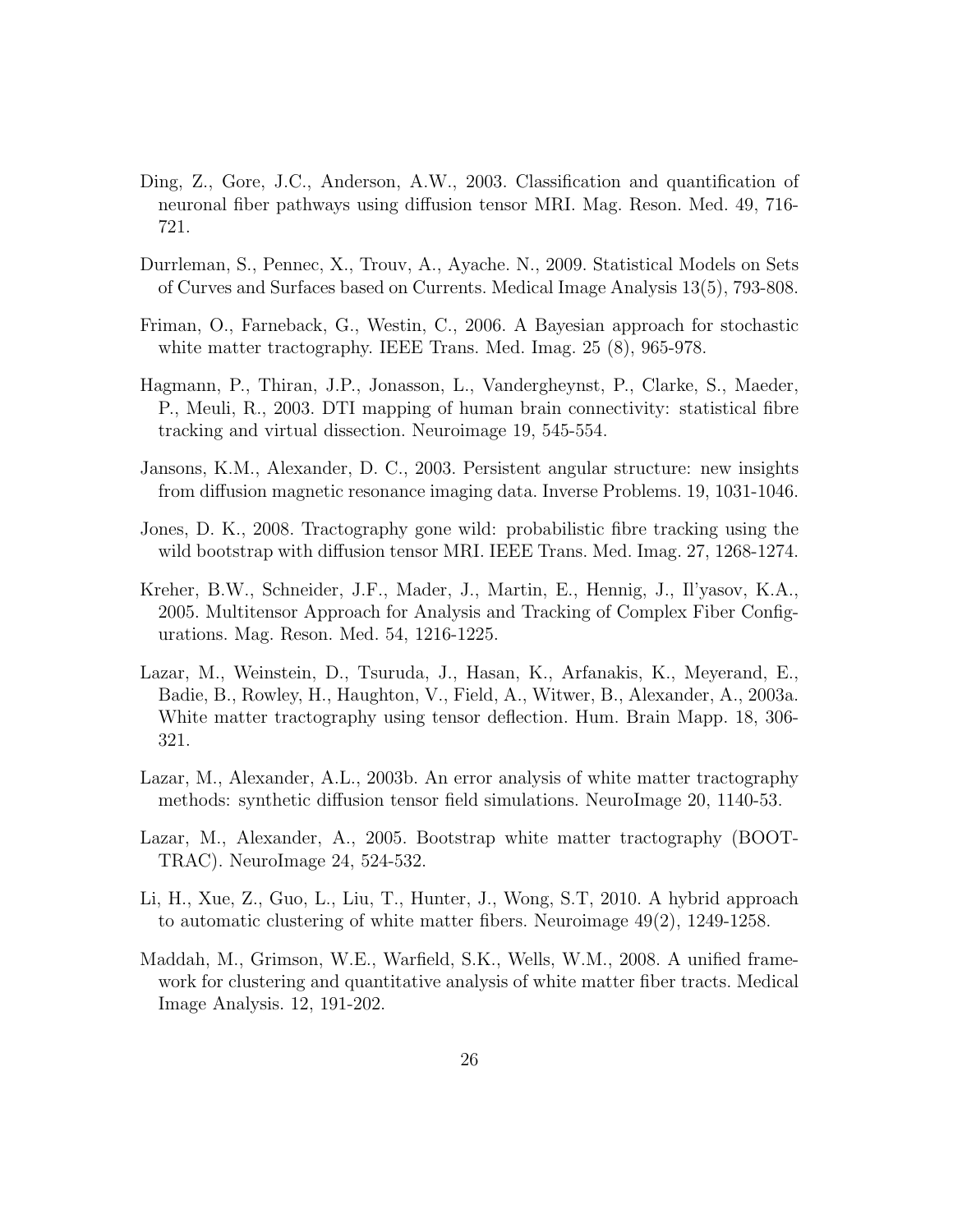- <span id="page-27-0"></span>Mori, S., Crain, B., Chacko, V., van Zijl, P., 1999. Three-dimensional tracking of axonal projections in the brain by magnetic resonance imaging. Ann. Neurol. 5, 265- 269.
- <span id="page-27-3"></span><span id="page-27-1"></span>Morris, D., Embleton, K., Parker, G., 2008. Probabilistic fibre tracking: differentiation of connections from chance events. NeuroImage 42, 1329-1339.
- O'Donnell, L.J., Kubicki, M., Shenton, M.E., Dreusicke, M.H., Grimson, W.E.L., Westin, C.F., 2006. A method for clustering white matter fiber tracts. AJNR 27, 1032-1036.
- <span id="page-27-2"></span>Perrin, M., Poupon, C., Cointepas, Y., Rieul, B., Golestani, N., Pallier, C., Riviere, D., Constantinesco, A., Bihan, D.L., Mangin, J.F., 2005. Fiber tracking in qball fields using regularized particle trajectories. In: Information Processing in Medical Imaging. 52-63.
- <span id="page-27-4"></span>Poupon, C., Rieul, B., Kezele, I., Perrin, M., Poupon, F., Mangin, J.F., 2008. New diffusion phantoms dedicated to the study and validation of HARDI models. Magn. Reson. Med. 60, 1276-1283.
- Ratnarajah, N., Simmons, A., Hojjat, A., 2009. Stochastic Fibre Tracking: An Average Curves Approach. In: Proceedings of the 17th International Society of Magnetic Resonance in Medicine. Honolulu, Hawaii.
- Ratnarajah, N., Simmons, A., Hojjat, A., 2010a. A Novel Average Curves Tractography Technique - Validation Using a Physical Phantom. In: Proceedings of the 18th International Society of Magnetic Resonance in Medicine. Stockholm, Sweden.
- Ratnarajah, N., Simmons, A., Davydov, O., Hojjat, A., 2010b. A Novel White Matter Fibre Tracking Algorithm using Probabilistic Tractography and Average Curves. In: 13th International Conference on Medical Image Computing and Computer- Assisted Intervention. Beijing, China, September, 665-672.
- Savadjiev, P., Campell, J.S.W., Pike, G.B, Siddiqi, K., 2006. 3D curve inference for diffusion MRI regularization and fibre tractography. Medical Image Analysis 10, 799-813.
- Tournier, J.D., Alamante, F.C, King, M.D., Gadian, D.G., Connelly, A., 2002. Limitations and requirements of diffusion tensor fiber tracking: an assessment using simulations. Magn. Reson. Med. 47, 701-708.